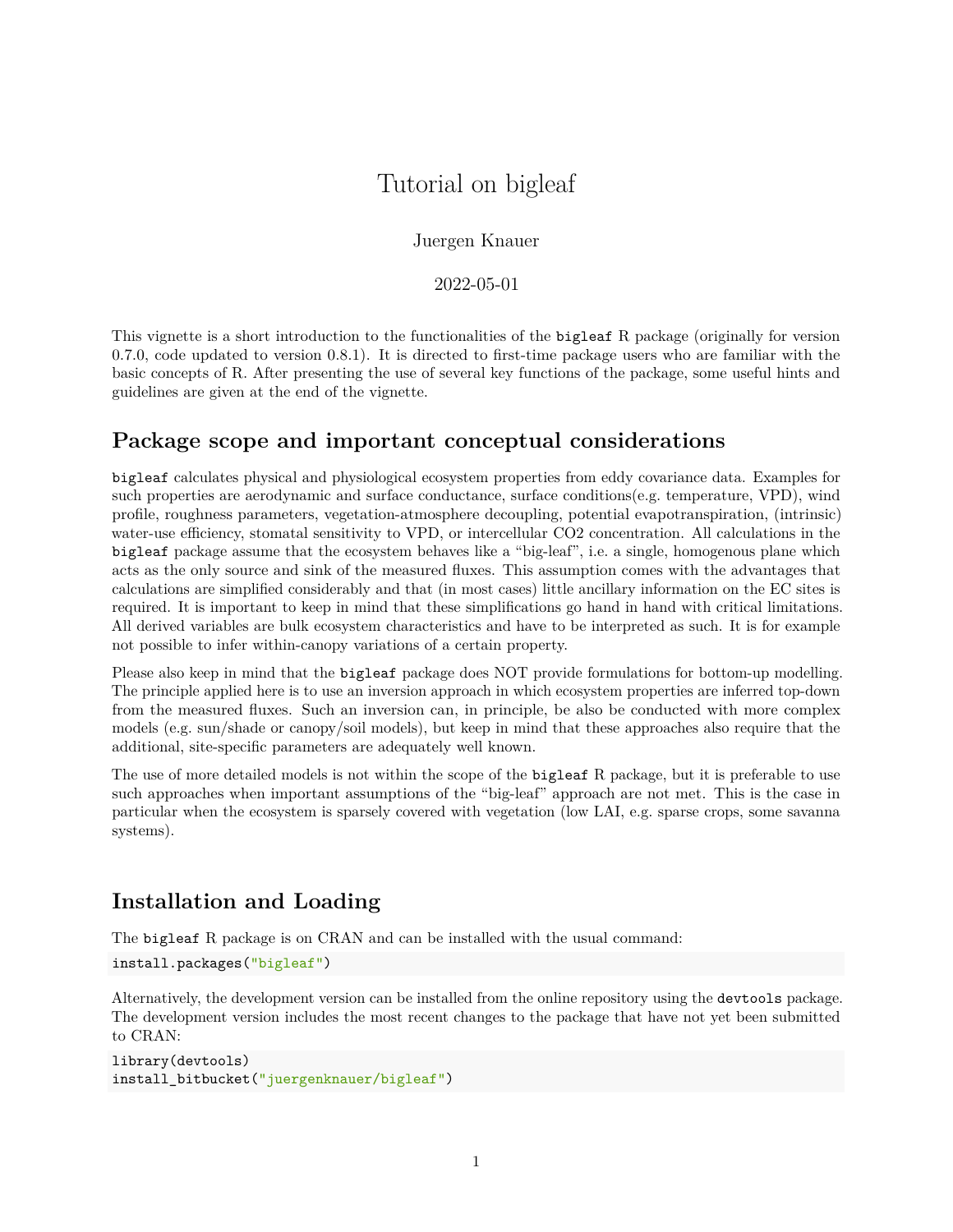Note that for the install\_bitbucket command to work on Windows, [Rtools](https://cran.r-project.org/bin/windows/Rtools/) must be installed. After installation, the package can be loaded:

library(bigleaf)

## **Preparing the data**

In this tutorial, we will work with a dataset from the eddy covariance site Tharandt (DE-Tha), a spruce forest in Eastern Germany. The data.frame DE\_Tha\_Jun\_2014 is automatically loaded when the bigleaf package is loaded and contains half-hourly data of meteorological and flux measurements made in June 2014:

| head(DE_Tha_Jun_2014) |                                                                                                                              |  |  |  |                                                                      |  |              |  |                |  |  |  |                                                         |  |                |  |                              |  |
|-----------------------|------------------------------------------------------------------------------------------------------------------------------|--|--|--|----------------------------------------------------------------------|--|--------------|--|----------------|--|--|--|---------------------------------------------------------|--|----------------|--|------------------------------|--|
|                       | #> year month doy hour Tair Tair_qc PPFD PPFD_qc VPD VPD_qc pressure precip                                                  |  |  |  |                                                                      |  |              |  |                |  |  |  |                                                         |  |                |  |                              |  |
|                       | #> 1 2014 6 152 0.0 11.88 0                                                                                                  |  |  |  |                                                                      |  |              |  | $\mathcal O$   |  |  |  | $0 \hspace{.05in} 0.5746$ 0                             |  |                |  | 97.64<br>$\mathcal O$        |  |
|                       | $\#$ 2 2014 6 152 0.5 11.67 0                                                                                                |  |  |  |                                                                      |  |              |  | $\overline{O}$ |  |  |  | 0 0.5634                                                |  | $\overline{O}$ |  | 97.63<br>0                   |  |
|                       | #> 3 2014 6 152 1.0 11.19 0                                                                                                  |  |  |  |                                                                      |  |              |  | $\overline{O}$ |  |  |  | 0 0.5137 0 97.61                                        |  |                |  | $\mathcal O$                 |  |
|                       | #> 4 2014 6 152 1.5 10.80                                                                                                    |  |  |  |                                                                      |  | $\mathcal O$ |  |                |  |  |  | 0 0 0.4561 0 97.61                                      |  |                |  | $\mathcal O$                 |  |
|                       | #> 5 2014 6 152 2.0 10.67 0                                                                                                  |  |  |  |                                                                      |  |              |  | $\overline{O}$ |  |  |  | $0 \;\; 0.4184 \;\;\;\;\;\;\;\;\; 0 \quad \;\;\; 97.61$ |  |                |  | $\mathcal O$                 |  |
|                       | #> 6 2014 6 152 2.5 10.13 0 0                                                                                                |  |  |  |                                                                      |  |              |  |                |  |  |  |                                                         |  |                |  | $0 \t0.3609 \t0 \t97.61 \t0$ |  |
|                       | #> precip_qc ustar wind wind_qc                             Ca Ca_qc LW_up LW_down                            Rn    LE LE_qc |  |  |  |                                                                      |  |              |  |                |  |  |  |                                                         |  |                |  |                              |  |
|                       | $#$ > 1                                                                                                                      |  |  |  | $0$ $0.54$ $4.21$ $0$ $402.19$ $0.369.43$ $282.93$ $-86.49$ $9.94$   |  |              |  |                |  |  |  |                                                         |  |                |  | 0                            |  |
|                       | # > 2                                                                                                                        |  |  |  | $0$ $0.49$ $4.46$ $0$ $403.83$ $0$ $368.67$ $284.46$ $-84.20$ $5.27$ |  |              |  |                |  |  |  |                                                         |  |                |  | 0                            |  |
|                       | #> 3                                                                                                                         |  |  |  | $0$ $0.48$ $4.54$ $0$ $406.00$ $0$ $366.48$ $284.67$ $-81.81$ $3.98$ |  |              |  |                |  |  |  |                                                         |  |                |  | $\mathcal O$                 |  |
|                       | # > 4                                                                                                                        |  |  |  | $0$ $0.45$ $4.08$ $0$ $407.71$ $0.364.57$ $286.68$ $-77.90$ $-6.72$  |  |              |  |                |  |  |  |                                                         |  |                |  | $\mathcal O$                 |  |
|                       | #> 5 0 0.51 3.95 0 407.69 0 363.74 284.65 -79.09 -3.08                                                                       |  |  |  |                                                                      |  |              |  |                |  |  |  |                                                         |  |                |  | 0                            |  |
|                       | #> 6                                                                                                                         |  |  |  | 0 $0.46$ 4.02 0 410.11 0 361.47 282.38 -79.09 -2.16                  |  |              |  |                |  |  |  |                                                         |  |                |  | 0                            |  |
|                       | $#$ > HH_qc GG_qc NEE NEE_qc GPP GPP_qc Reco                                                                                 |  |  |  |                                                                      |  |              |  |                |  |  |  |                                                         |  |                |  |                              |  |
|                       | #> 1 -68.18  0 -4.935  0 9.94  0 -4.02527  0 5.91473                                                                         |  |  |  |                                                                      |  |              |  |                |  |  |  |                                                         |  |                |  |                              |  |
|                       | #> 2 -48.54 0 -5.085 0 7.59 0 -1.72228                                                                                       |  |  |  |                                                                      |  |              |  |                |  |  |  | 0 5.86772                                               |  |                |  |                              |  |
|                       | #> 3 -59.10  0 -5.135  0 9.51  0 -3.74479                                                                                    |  |  |  |                                                                      |  |              |  |                |  |  |  | 0 5.76521                                               |  |                |  |                              |  |
|                       | #> $\mu$ -60.11 0 -5.210 08.89 0 -3.20864                                                                                    |  |  |  |                                                                      |  |              |  |                |  |  |  | <i>0 5.68137</i>                                        |  |                |  |                              |  |
|                       | #> 5 -59.40  0 -5.280  0 9.03  0 -3.37897                                                                                    |  |  |  |                                                                      |  |              |  |                |  |  |  | 0 5.65103                                               |  |                |  |                              |  |
|                       |                                                                                                                              |  |  |  |                                                                      |  |              |  |                |  |  |  | 05.53664                                                |  |                |  |                              |  |
|                       | tha $\leq$ DE_Tha_Jun_2014                                                                                                   |  |  |  |                                                                      |  |              |  |                |  |  |  |                                                         |  |                |  |                              |  |

We give the data.frame a shorter name here. More information on the data (e.g. meaning of column names and units) can be found when typing ?DE\_Tha\_Jun\_2014. For more information on the site see e.g. Grünwald & Bernhofer 2007. In addition, we will need some ancillary data for this site throughout this tutorial. To ensure consistency, we define them here at the beginning:

```
LAI <- 7.6 # leaf area index
zh <- 26.5 # average vegetation height (m)
zr <- 42 # sensor height (m)
Dl <- 0.01 # leaf characteristic dimension (m)
```
## **General guidelines on package usage**

There are a few general guidelines that are important to consider when using the bigleaf package.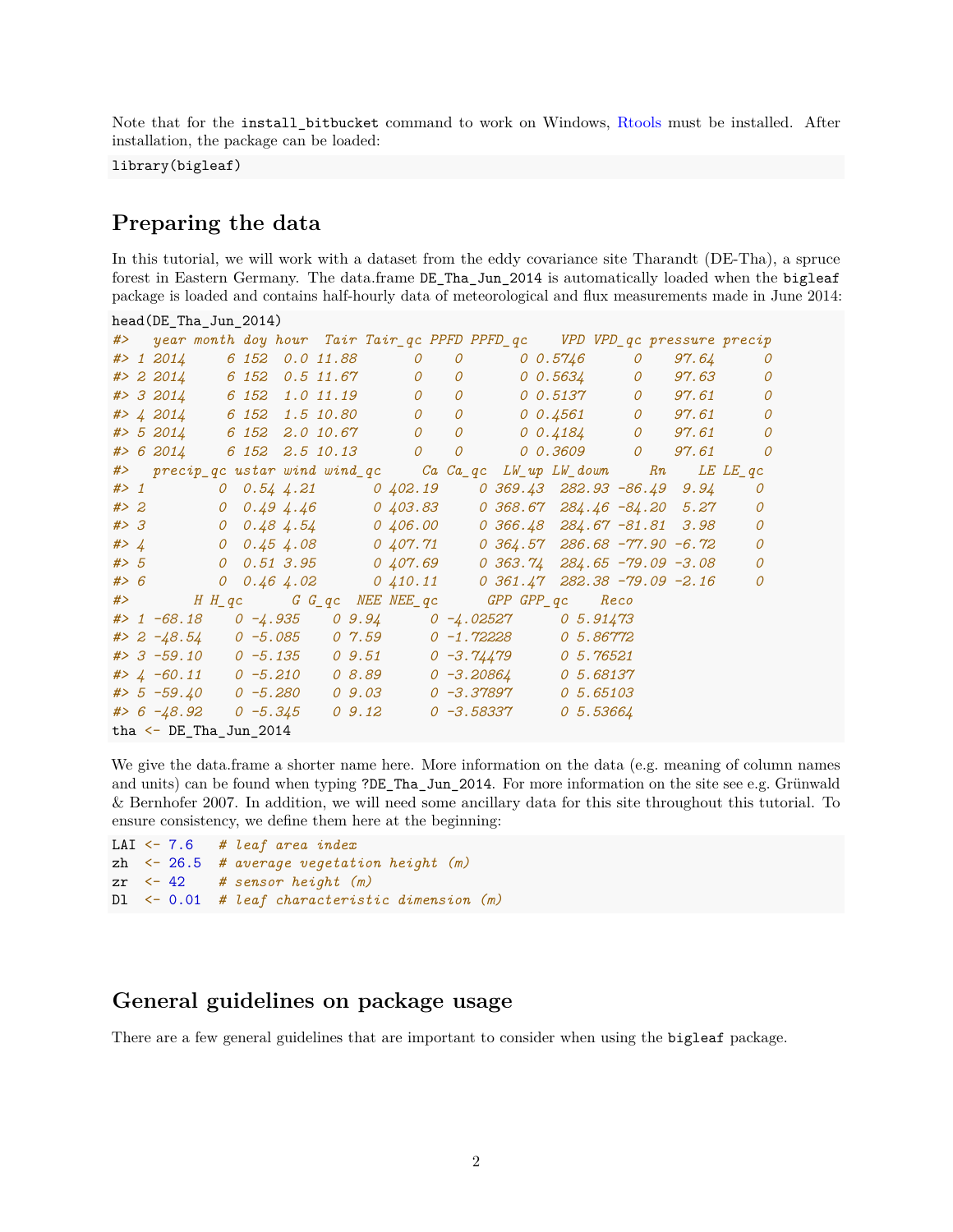## **Units**

It is imperative that variables are provided in the right units, as the plausibility of the input units is not checked in most cases. The required units of the input arguments can be found in the respective help file of the function. The good news is that units do not change across functions. For example, pressure is always required in kPa, and temperature always in °c.

## **Function arguments**

Most functions of the bigleaf package require an input matrix or (more common) a data.frame, from which the required variables are extracted. This is usually the first argument of a function. Most functions further provide default values for their arguments, such that in many cases it is not necessary to provide them explicitly.

Another convenient feature of the bigleaf package is that arguments can be provided as both character and numeric vectors. If the argument is of type character, it is interpreted as the column name of the input data.frame. If it is of type numeric, it is used directly for the calculations.

We can demonstrate the usage with a simple example:

```
potential.ET(tha,Tair="Tair",pressure="pressure",Rn="Rn",VPD="VPD",approach="Priestley-Taylor")
potential.ET(tha)
potential.ET(tha,Tair=tha$Tair)
potential.ET(tha,Tair=25)
potential.ET(Tair=25,pressure=100,Rn=200)
```
In the first line above, the input arguments are provided as the names of the data.frame. In this case we do not need to provide them explicitly because the column names correspond to the default names of the function (i.e. the command can be written as in line 2). In the third example, we replace one variable name with a numeric vector. In the fourth row, we calculate PET for a constant temperature of 25°C, but take all other variables from the data.frame. For some applications, in particular for exploratory or sensitivity analyses, application nr. 5 can be useful. In this case, we did not provide a data.frame, but only numeric vectors of length one (or of any other length). This can be useful to see e.g. how sensitive the results of a given functions are with respect to one of the input variables. We could, for instance, investigate how potential ET as calculated with the Priestley-Taylor formulation changes when *R<sup>n</sup>* increases from 200 W m<sup>−</sup><sup>2</sup> to 400 W  $\mathrm{m}^{-2}$  when all other variables are held constant:

```
potential.ET(Tair=25,pressure=100,Rn=200)
#> Ground heat flux G is not provided and set to 0.
#> Energy storage fluxes S are not provided and set to 0.
#> ET_pot LE_pot
#> 1 7.637154e-05 186.4802
potential.ET(Tair=25,pressure=100,Rn=400)
#> Ground heat flux G is not provided and set to 0.
#> Energy storage fluxes S are not provided and set to 0.
#> ET_pot LE_pot
#> 1 0.0001527431 372.9604
```
When using your own data, it is not mandatory to use exactly the same variable names as here, but working with **bigleaf** is easier if you do so because then the variable names do not have to be specified when calling a function.

## **Ground heat flux and storage fluxes**

Many functions require the available energy  $(A)$ , which is defined as  $(A = R_n - G - S)$ , all in W m<sup>-2</sup>), where  $R_n$  is the net radiation,  $G$  is the ground heat flux, and  $S$  is the sum of all storage fluxes of the ecosystem (see e.g. Leuning et al. 2012 for an overview). For some sites, *G* is not available, and for most sites, only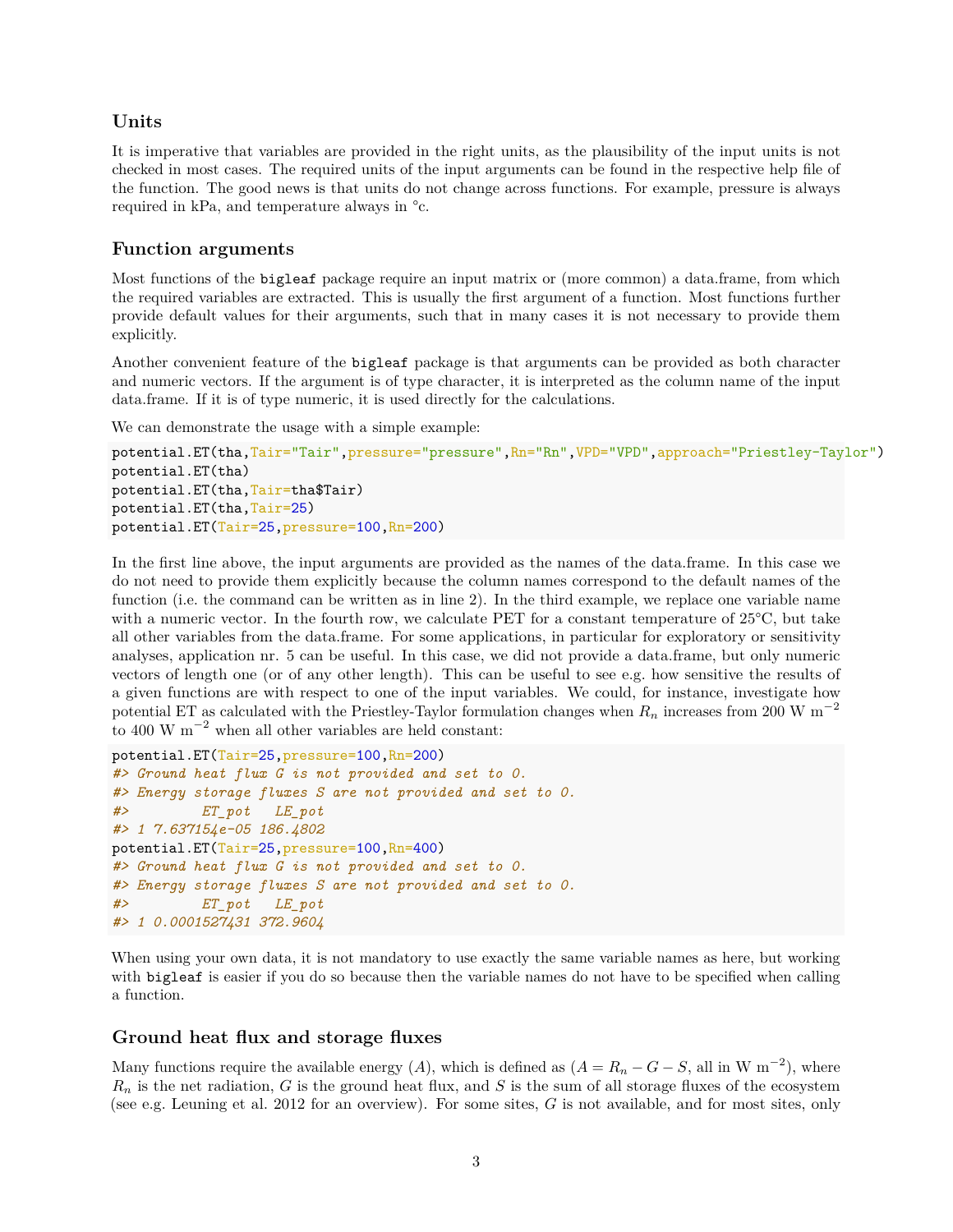a few components of *S* are measured. In bigleaf it is not a problem if *G* and/or *S* are missing (other than the results might be (slightly) biased), but special options exist for the treatment of missing *S* and *G* values. If the options missing.G.as.NA = TRUE or missing.S.as.NA = TRUE, then the output variable is not calculated for that time period. Otherwise missing *S* and *G* values are set to O automatically. Please note that the default is to ignore *S* and *G* values. If *G* and/or *S* are available, they always have to be added explicitly to the function call (by providing the column name of  $G/S$  or a vector).

## **Function walkthrough**

In the following, we explain how to use several of the package's key functions. Further information on the functions can be found on the respective function help pages and the references therein.

### **Data filtering**

For most applications it is meaningful to filter your data. There are two main reasons why we want to filter our data before we start calculating ecosystem properties. The first one is to exclude datapoints that do not fulfill the requirements of the EC technique or that are of bad quality due to e.g. instrument failure or gap-filling with poor confidence. Note that the quality assessment of the EC data is not the purpose of the bigleaf package. This is done by other packages (e.g. REddyProc), which often provide quality control flags for the variables. These quality control flags are used here to filter out bad-quality datapoints.

A second reason for filtering our data is that some derived properties are only meaningful if certain meteorological conditions are met. For instance, if we are interested in properties related to plant gas exchange, it makes most sense to focus on time periods when plants are photosynthetically active (i.e. in the growing season and at daytime).

The bigleaf package provides the function filter.data that filters the data according to the criteria described above. We start with an example where the data.frame is filtered only with respect to data quality (quality.control=TRUE):

```
tha_filtered1 <- filter.data(tha,quality.control=TRUE,vars.qc=c("LE","H","NEE","Tair","VPD","wind"),
                             quality.ext="_qc",good.quality = c(0,1), missing.qc.as.bad=TRUE)
```

```
#> Quality control:
#> LE: 0 data points (0%) set to NA
#> H: 2 data points (0.14%) set to NA
#> NEE: 7 data points (0.49%) set to NA
#> Tair: 0 data points (0%) set to NA
#> VPD: 0 data points (0%) set to NA
#> wind: 3 data points (0.21%) set to NA
```
In the function call above, vars.qc lists the variables that should be filtered with respect to their quality. This is usually a vector of type character that contains the column names of the variables that are to be filtered. quality.ext denotes the extension of the variable name that identifies the column as a quality control indicator of a given variable. The variables "LE" and "LE\_qc", for example, denote the variable itself (latent heat flux), and the quality of the variable "LE", respectively. The argument good.quality specifies the values that the quality control indicator has to take in order to be considered as acceptable quality (i.e. to not be filtered). For example, if good.quality=c(0,1), then all "LE" values whose "LE\_qc" variable is larger than 1 are set to NA. The variable missing.qc.as.bad is required to decide what to do in case of missing values in the quality control variable. By default this is (conservatively) set to TRUE, i.e. all entries where the qc variable is missing is filtered out. The function prints some information on the amount of data filtered out. In this case, only a few values did not fulfill the quality criteria. In the next example, we filter for meteorological conditions only, including growing season (filter.growseas=TRUE):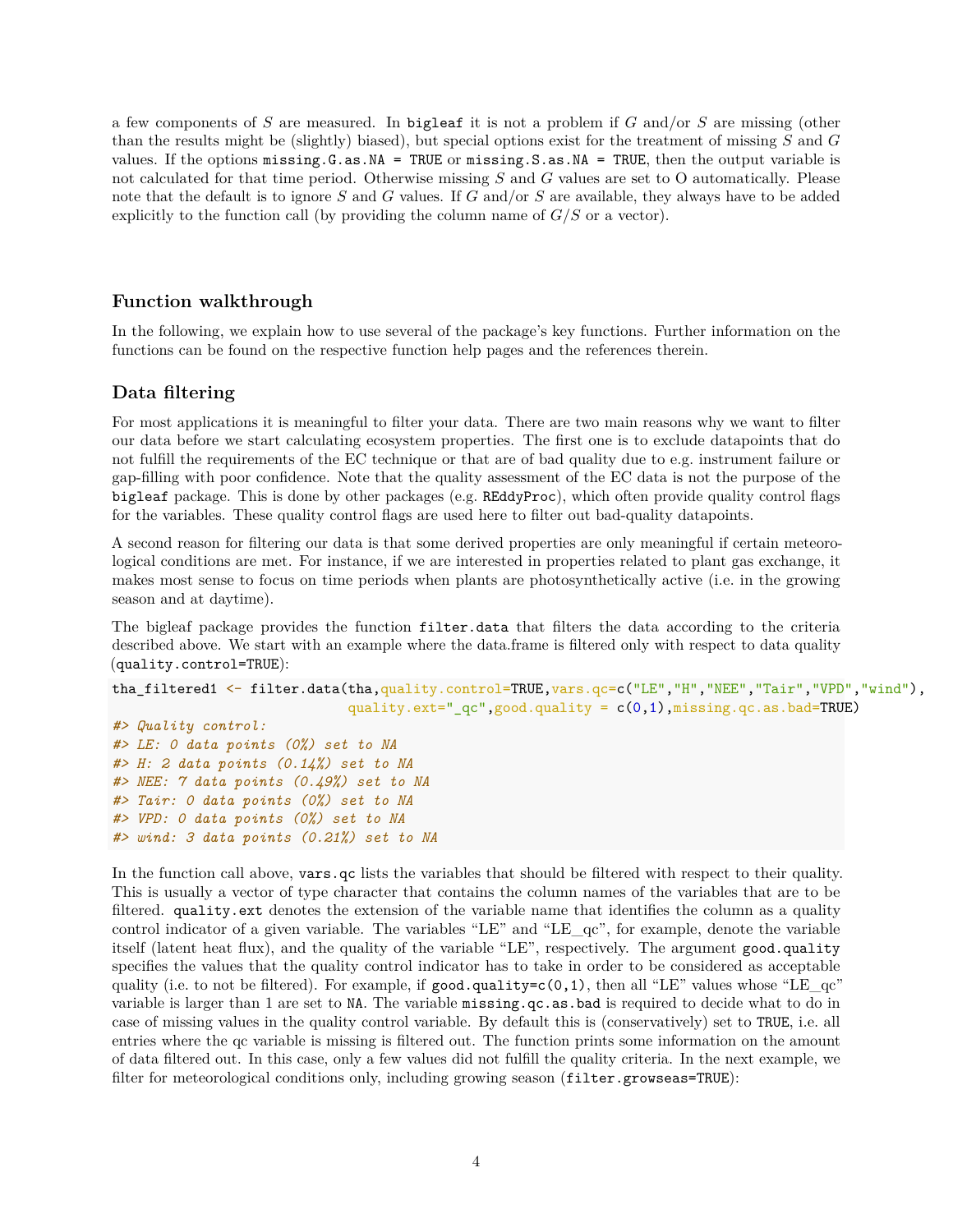```
tha_filtered2 <- filter.data(tha,quality.control=FALSE,filter.growseas=TRUE,
                             filter.vars=c("PPFD","ustar","LE","VPD"),
                             filter.vals.min=c(200, 0.2, 0.0.01), filter.vals.max=c(MA, NA, NA, NA),
                             NA.as.invalid = TRUE,
                             # arguments for growing season filter:
                             GPP="GPP",doy="doy",year="year",tGPP=0.4,ws=15,min.int=5)
#> Data filtering:
#> 0 data points (0%) excluded by growing season filter
#> 0 additional data points (0%) excluded by precipitation filter (0 data points =
#> 0 % in total)
#> 697 additional data points (48.4%) excluded by PPFD filter (697 data points =
#> 48.4 % in total)
#> 38 additional data points (2.64%) excluded by ustar filter (176 data points =
#> 12.22 % in total)
#> 75 additional data points (5.21%) excluded by LE filter (339 data points = 23.54
#> % in total)
#> 0 additional data points (0%) excluded by VPD filter (0 data points = 0
#> % in total)
#> 810 data points (56.25%) excluded in total
#> 630 valid data points (43.75%) remaining.
```
The arguments filter.vars, filter.vals.min, and filter.vals.max control the variables to be filtered (corresponding to the column names of the data.frame), the minimum and the maximum acceptable values, respectively. If there is no minimum or maximum, the respective entry can be set to NA. In this case we filter for time periods in which PPFD (photosynthetic photon flux density) has to be higher than 200 *µ*mol m<sup>−</sup><sup>2</sup>  $s^{-1}$ , but no maximum limit is considered.

If filter.growseas=TRUE, the function implements a simple growing season filter based on daily smoothed GPP time series. The arguments GPP, doy and year are required at halfhourly/hourly time scale. GPP is aggregated to daily sums internally. The arguments tGPP, ws, and min.int determine how the growing season is filtered. tGPP determines how high daily GPP has to be in relation to its peak value within the year. In this case, the value of 0.4 denotes that smoothed GPP has to be at least 40% of the 95th quantile. ws controls the degree of smoothing in the time series (the purpose of which is to minimize the high variation of GPP between days), and should probably be between 10-20 days. min.int is a parameter that avoids that data are switching from inside the growing season and out from one day to the next, but determines the minimum number of days that the growing season should have. The growing season filter is applicable to all sites, with one more more growing seasons, but it's advisable that other parameter settings are used depending on the site.

In this case, it does not really make sense to filter for growing season, since it's only one month of which we know that vegetation is active at the site. Luckily, the algorithm realizes that as well and does not filter out any data if filter.growseas=TRUE (same will happen at sites with a year-round growing season). In the function output we further see that almost half of the data were filtered because radiation was not high enough (night-time). Another 23.5% were filtered because they showed negative LE values. However, most of them occur during the night, and only 5.2% of them were not already filtered by the radiation filter (denoted as "additional data points" above).

As a last step we will filter for precipitation events. This is often meaningful for ecophysiological studies because data during and shortly after rainfall events do not contain much information on the physiological activity of the vegetation (i.e. they comprise significant fractions of evaporation from the soil and plant surfaces). The purpose of such a filter is mostly to minimize the fraction of soil and interception evaporation on the total water flux. This filter simply excludes periods following a precipitation event. A precipitation event is here defined as any time step with a recorded precipitation higher than tprecip (in mm per timestep). The function then filters all time periods following a precipitation event. The number of subsequent time periods excluded is controlled by the argument precip.hours. Here, we exclude rainfall events and the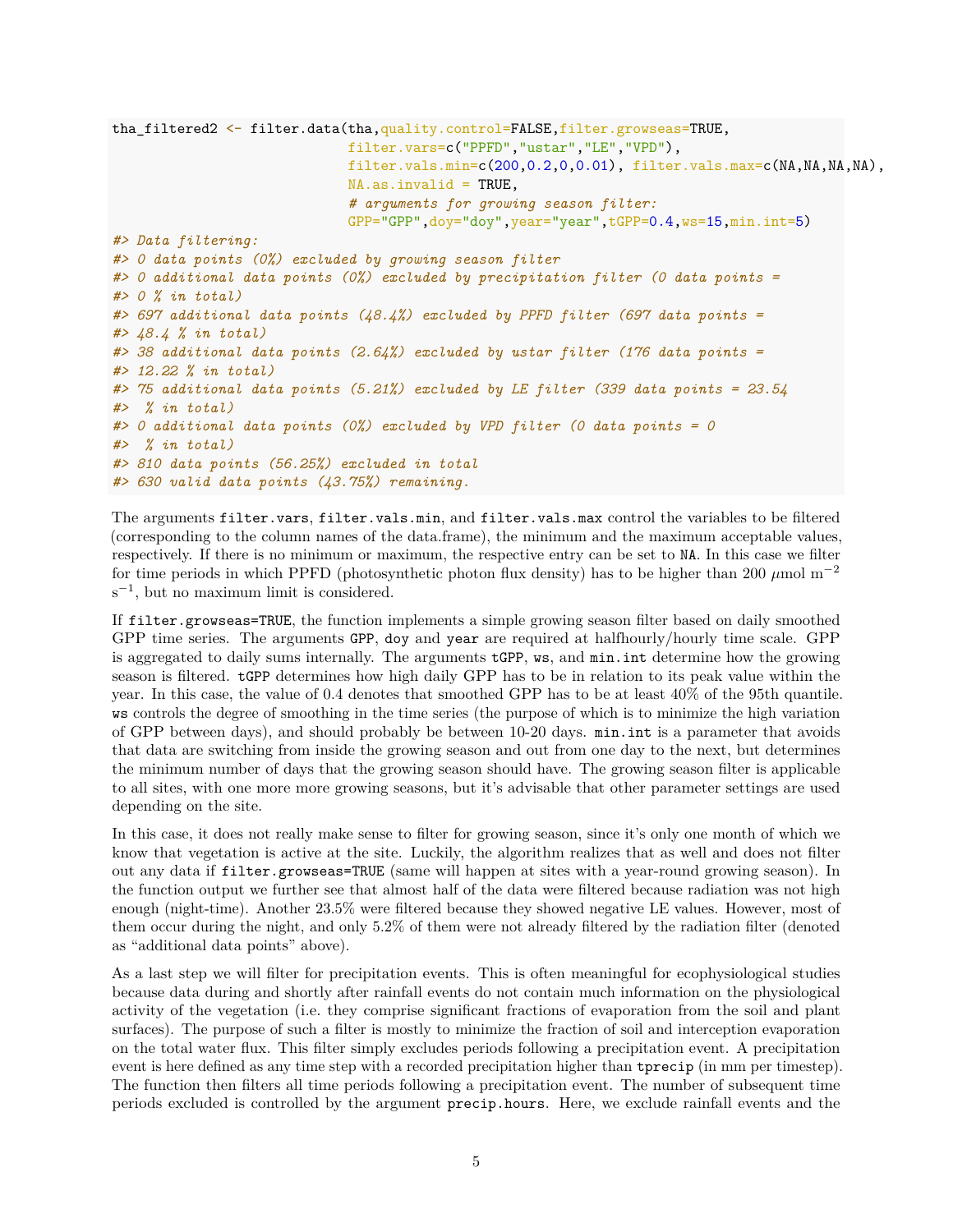```
following 24 hours.
```

```
tha_filtered3 <- filter.data(tha,quality.control=FALSE,filter.growseas=FALSE,
                             filter.precip=TRUE,precip="precip",tprecip=0.02,
                             records.per.hour=2,precip.hours=24)
#> Data filtering:
#> 0 data points (0%) excluded by growing season filter
#> 556 additional data points (38.61%) excluded by precipitation filter (556
#> data points = 38.61 % in total)
#> 556 data points (38.61%) excluded in total
#> 884 valid data points (61.39%) remaining.
```
We can also do all the steps described above with a single function call, which is also the intention of the function:

```
tha_filtered <- filter.data(tha,quality.control=TRUE,filter.growseas=TRUE,
                             filter.precip=TRUE, filter.vars=c("PPFD","ustar","LE","VPD"),
                             filter.vals.min=c(200,0.2,0,0.01),filter.vals.max=c(NA,NA,NA,NA),
                             NA.as.invalid = TRUE, vars.qc=c("GPP", "LE", "H", "NEE", "Tair", "VPD", "wind",quality.ext="_qc",good.quality = c(0,1), missing.qc.as.bad=TRUE,
                             GPP="GPP",doy="doy",year="year",tGPP=0.4,ws=15,min.int=5,
                             precip="precip",tprecip=0.02,records.per.hour=2,precip.hours=24)
#> Quality control:
#> GPP: 7 data points (0.49%) set to NA
#> LE: 0 data points (0%) set to NA
#> H: 2 data points (0.14%) set to NA
#> NEE: 7 data points (0.49%) set to NA
#> Tair: 0 data points (0%) set to NA
#> VPD: 0 data points (0%) set to NA
#> wind: 3 data points (0.21%) set to NA
#> -------------------------------------------------------------------
#> Data filtering:
#> 0 data points (0%) excluded by growing season filter
#> 556 additional data points (38.61%) excluded by precipitation filter (556
#> data points = 38.61 % in total)
#> 403 additional data points (27.99%) excluded by PPFD filter (697 data points =
#> 48.4 % in total)
#> 29 additional data points (2.01%) excluded by ustar filter (176 data points =
#> 12.22 % in total)
#> 25 additional data points (1.74%) excluded by LE filter (339 data points = 23.54
#> % in total)
#> 0 additional data points (0%) excluded by VPD filter (0 data points = 0
#> % in total)
#> 1013 data points (70.35%) excluded in total
#> 427 valid data points (29.65%) remaining.
```
When looking at the function output we see that we these settings, we exclude in total 1013 data points (70.35% of the data). In total, 29.65% of all data remained. The output of the filter.data function is another data.frame (tha\_filtered), in which all filtered timesteps are set to NA. (Note that this is the default case. If we add filtered.data.to.NA=TRUE, the data are left untouched, but an additional column "valid" is added to the data.frame that specifies whether the time points fulfill the criteria or not). In the following examples we will work mostly with the filtered data.frame tha\_filtered.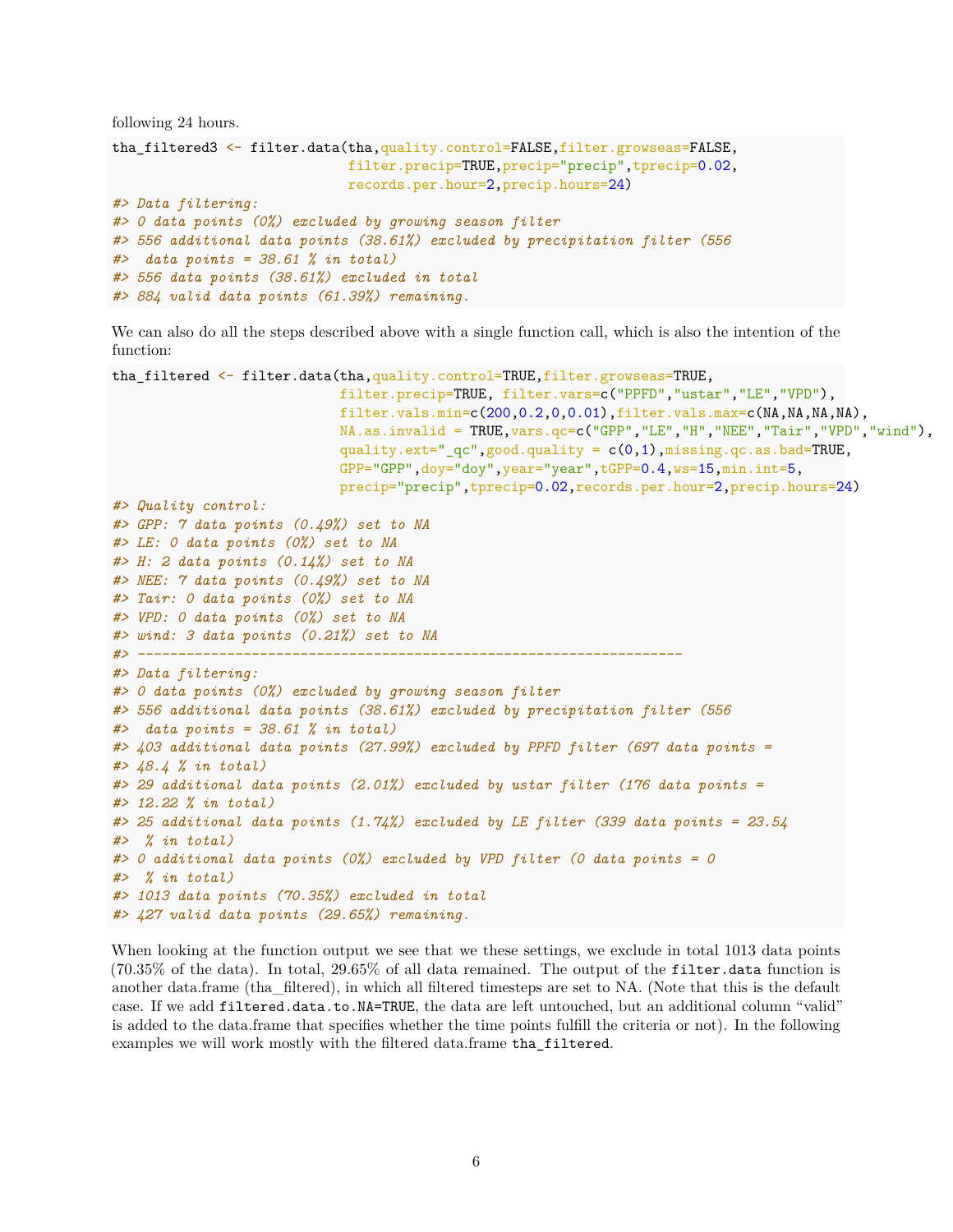#### **Aerodynamic conductance**

An important metric for many calculations in the **bigleaf** package is the aerodynamic conductance  $(G_a)$ between the land surface and the measurement height. *G<sup>a</sup>* characterizes how efficiently mass and energy is transferred between the land surface and the atmosphere. *G<sup>a</sup>* consists of two parts: *Gam*, the aerodynamic conductance for momentum, and  $G_b$ , the canopy boundary layer (or quasi-laminar) conductance.  $G_a$ can be defined as  $G_a = 1/(1/G_{am} + 1/G_b)$ . In this tutorial we will focus on how to use the function aerodynamic.conductance. For further details on the equations, the reader is directed to the publication of the bigleaf package (Knauer et al. 2018) and the references therein. A good overview is provided by e.g. Verma 1989.

 $G_a$  and in particular  $G_b$  can be calculated with varying degrees of complexity. We start with the simplest version, in which  $G_b$  is calculated empirically based on the friction velocity  $(u_*)$  according to Thom 1972:

|       |                  |                                                                                                                                                                                                                                                                                                                                                                    | #> Note new column 'zOh' in the function output for 'bigleaf' versions > $0.7.5$ . |
|-------|------------------|--------------------------------------------------------------------------------------------------------------------------------------------------------------------------------------------------------------------------------------------------------------------------------------------------------------------------------------------------------------------|------------------------------------------------------------------------------------|
| #>    |                  | $Ga\_m$ $Ra\_m$ $Ga\_h$ $Ra\_h$                                                                                                                                                                                                                                                                                                                                    |                                                                                    |
|       |                  | #> Min. : 0.0206 Min. : 2.031 Min. : 0.0150 Min. : 9.559                                                                                                                                                                                                                                                                                                           |                                                                                    |
|       |                  | #> 1st Qu.:0.0927 1st Qu.: 5.606 1st Qu.:0.0469 1st Qu.:13.562                                                                                                                                                                                                                                                                                                     |                                                                                    |
|       |                  | #> Median :0.1277 Median : 7.832 Median :0.0593 Median :16.875                                                                                                                                                                                                                                                                                                     |                                                                                    |
| #>    |                  | Mean :0.1368 Mean : 9.307 Mean :0.0598 Mean :18.757                                                                                                                                                                                                                                                                                                                |                                                                                    |
| #>    |                  | 3rd Qu.: 0.1784 3rd Qu.: 10.783 3rd Qu.: 0.0737 3rd Qu.: 21.328                                                                                                                                                                                                                                                                                                    |                                                                                    |
| #>    |                  | Max. : 0.4923 Max. : 48.500 Max. : 0.1046 Max. : 66.639                                                                                                                                                                                                                                                                                                            |                                                                                    |
| #>    |                  | NA's :1013 NA's :1013 NA's :1013 NA's :1013                                                                                                                                                                                                                                                                                                                        |                                                                                    |
| #>    |                  | $\begin{aligned} Gb\_h \hspace{1cm} Rb\_h \hspace{1cm} kB\_h \hspace{1cm} z0h \\ \mathit{Min.} \hspace{0.5cm} :0.0551 \hspace{0.5cm} \mathit{Min.} \hspace{0.5cm} : \hspace{0.5cm} 5.854 \hspace{0.5cm} \mathit{Min.} \hspace{0.5cm} : \hspace{0.5cm} 1.487 \hspace{0.5cm} \mathit{Min.} \hspace{0.5cm} : \hspace{0.5cm} \mathit{NA} \hspace{0.5cm} \end{aligned}$ |                                                                                    |
| #>    |                  |                                                                                                                                                                                                                                                                                                                                                                    |                                                                                    |
| #>    |                  | 1st Qu.:0.0947    1st Qu.: 7.865    1st Qu.:1.948    1st Qu.: NA                                                                                                                                                                                                                                                                                                   |                                                                                    |
| #>    |                  | Median : 0.1109 Median : 9.020 Median : 2.108 Median : NA                                                                                                                                                                                                                                                                                                          |                                                                                    |
| #>    |                  | Mean : 0.1110 Mean : 9.450 Mean : 2.097 Mean : NaN                                                                                                                                                                                                                                                                                                                 |                                                                                    |
| # $>$ |                  | 3rd Qu.: 0.1271 3rd Qu.: 10.561 3rd Qu.: 2.257 3rd Qu.: NA                                                                                                                                                                                                                                                                                                         |                                                                                    |
| #>    |                  | Max. : 0.1708 Max. : 18.139 Max. : 2.616 Max. : NA                                                                                                                                                                                                                                                                                                                 |                                                                                    |
| #>    |                  | NA's :1013 NA's :1013 NA's :1013 NA's :1440                                                                                                                                                                                                                                                                                                                        |                                                                                    |
| #>    |                  |                                                                                                                                                                                                                                                                                                                                                                    |                                                                                    |
| #>    |                  |                                                                                                                                                                                                                                                                                                                                                                    |                                                                                    |
|       |                  | #> 1st Qu.: NA 1st Qu.: NA 1st Qu.:16.07 1st Qu.:0.0408                                                                                                                                                                                                                                                                                                            |                                                                                    |
|       |                  | #> Median : NA Median : NA Median : 19.89 Median : 0.0503                                                                                                                                                                                                                                                                                                          |                                                                                    |
| #>    |                  | Mean : NaN Mean : NaN Mean : 21.75 Mean : 0.0510                                                                                                                                                                                                                                                                                                                   |                                                                                    |
| #     |                  | $3rd\,Qu.:\, M\qquad 3rd\,Qu.:\, M\qquad 3rd\, Qu.:24.54\quad 3rd\, Qu.:0.0622$                                                                                                                                                                                                                                                                                    |                                                                                    |
| #>    |                  | Max. : NA Max. : NA Max. : 72.38 Max. : 0.0876                                                                                                                                                                                                                                                                                                                     |                                                                                    |
| #>    |                  | NA's :1440 NA's :1440 NA's :1013 NA's :1013                                                                                                                                                                                                                                                                                                                        |                                                                                    |
| #>    | $Gb$ $CO2$       |                                                                                                                                                                                                                                                                                                                                                                    |                                                                                    |
| #>    | $Min.$ : 0.0419  |                                                                                                                                                                                                                                                                                                                                                                    |                                                                                    |
| # $>$ | 1st Qu.: 0.0719  |                                                                                                                                                                                                                                                                                                                                                                    |                                                                                    |
| #>    | Median : 0.0842  |                                                                                                                                                                                                                                                                                                                                                                    |                                                                                    |
| #>    | Mean : 0.0843    |                                                                                                                                                                                                                                                                                                                                                                    |                                                                                    |
| #>    | 3rd Qu.: 0.0966  |                                                                                                                                                                                                                                                                                                                                                                    |                                                                                    |
| #>    | Max. : 0.1298    |                                                                                                                                                                                                                                                                                                                                                                    |                                                                                    |
|       | $# >$ NA's :1013 |                                                                                                                                                                                                                                                                                                                                                                    |                                                                                    |

summary(aerodynamic.conductance(tha\_filtered))

Note that by not providing additional arguments, the default values are taken (type ?aerodynamic.conductance to see default values of the function arguments). We also do not need most of the arguments that can be provided to the function in this case (i.e. if Rb\_model="Thom\_1972"). These are only required if we use a more complex formulation of  $G_b$ . The output of the function is another data.frame which contains separate columns for conductances and resistances of different scalars (momentum, heat, and  $CO<sub>2</sub>$  by default). For comparison, we now calculate a second estimate of  $G_a$ , where the calculation of  $G_b$  is more physically-based (Su et al. 2001), and which requires more input variables compared to the first version. In particular, we now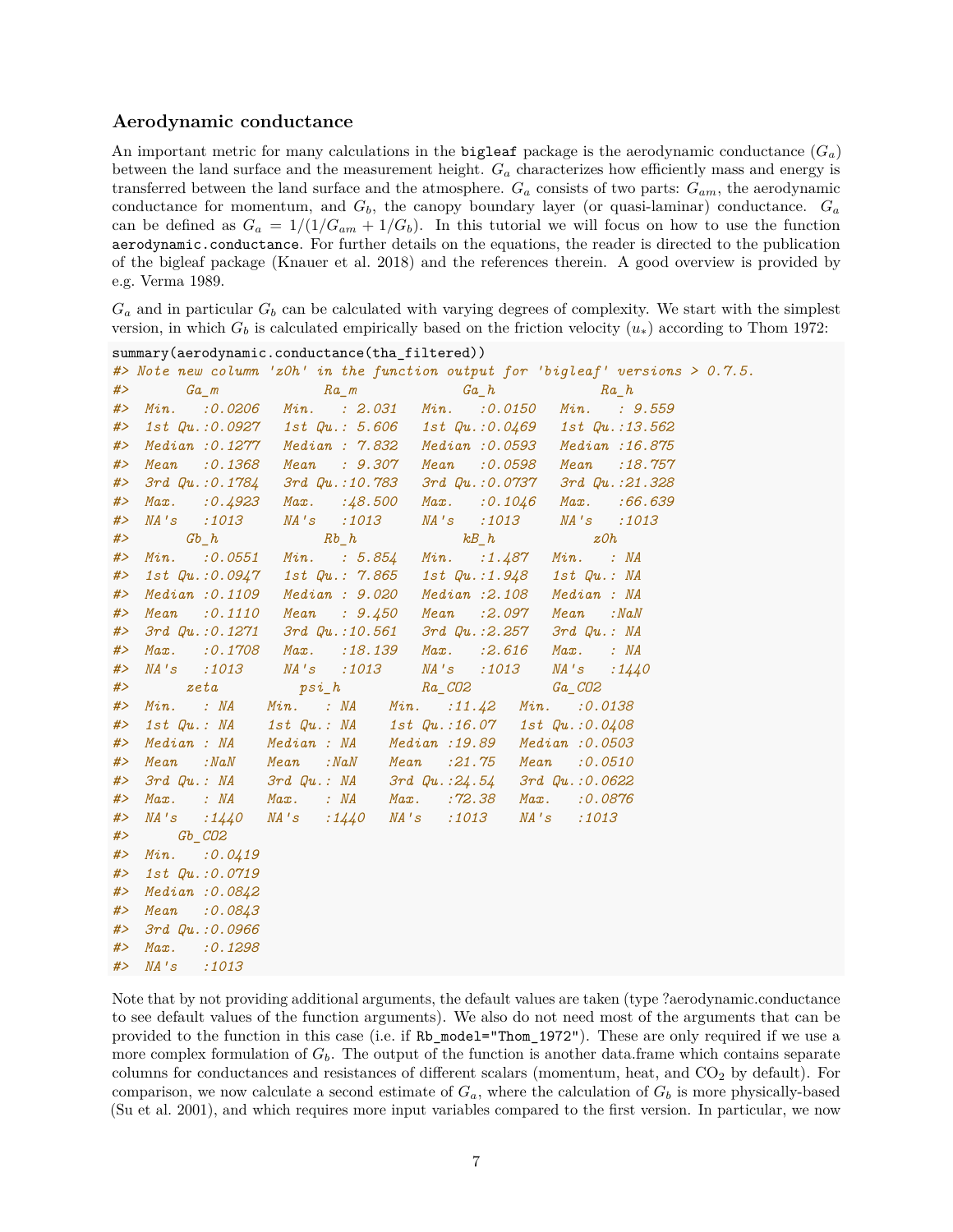need LAI, the leaf characteristic dimension  $(D_l)$ , assumed to be 1cm here), and information on sensor and canopy height  $(z_r \text{ and } z_h)$ , as well as the displacement height (assumed to be  $0.7 \times z_h$ ):

|                                                                                             | Ga_Su <- aerodynamic.conductance(tha_filtered,Rb_model="Su_2001",LAI=LAI,zh=zh,d=0.7*zh, |
|---------------------------------------------------------------------------------------------|------------------------------------------------------------------------------------------|
|                                                                                             | $zr=zr, D1=D1)$                                                                          |
|                                                                                             | #> Note new column 'zOh' in the function output for 'bigleaf' versions > 0.7.5.          |
| summary (Ga_Su)                                                                             |                                                                                          |
| #><br>$Ga_{m}$<br>$Ra_{m}$                                                                  | $Ga_h$<br>$Ra_ h$                                                                        |
| Min.<br>:0.0206<br>#>                                                                       | Min. : 2.031 Min. : 0.0206 Min. : 3.148                                                  |
| <i>1st Qu.:0.0927</i><br><i>1st Qu.: 5.606</i><br>#>                                        | 1st Qu.:0.0723 1st Qu.: 8.801                                                            |
| Median: 0.1277<br>#><br>Median : 7.832                                                      | Median : 0.0932 Median : 10.730                                                          |
| Mean : 0.1368<br>Mean : 9.307<br>#>                                                         | Mean : 0.0933 Mean<br>:12.420                                                            |
| $3rd$ $Qu.:$ $0.1784$<br>3rd Qu.:10.783<br>#>                                               | 3rd Qu.:0.1136<br>3rd Qu.:13.835                                                         |
| : 0.4923<br>Max.<br>Max.<br>:48.500<br>#>                                                   | Max.<br>$:0.\,\allowbreak 3177$<br>Max.<br>:48.540                                       |
| MA's<br>:1013<br><i>NA's</i> :1013<br>#>                                                    | <i>NA's</i> :1013<br>NA's :1013                                                          |
| #><br>$Gb_ h$<br>$Rb_{h}$                                                                   | $kB_ h$<br>$z$ Oh                                                                        |
| Min. : 0.1112 Min. : 0.0308 Min. : 0.0033 Min. : NA<br>#>                                   |                                                                                          |
| 1st $Qu.: 0.2717$ 1st $Qu.: 2.5005$ 1st $Qu.: 0.5440$ 1st $Qu.: M$<br>#>                    |                                                                                          |
| Median : 0.3258 Median : 3.0694 Median : 0.7823<br>#>                                       | Median : NA                                                                              |
| Mean : 0.7712 Mean : 3.1132 Mean : 0.7522<br>#>                                             | Mean<br>: NaN                                                                            |
| $3rd$ $Qu.: 0.3999$ $3rd$ $Qu.: 3.6803$ $3rd$ $Qu.: 1.0017$<br>#>                           | $3rd$ $Qu.:$ $NA$                                                                        |
| Max. : 32.4622 Max. : 8.9950 Max. : 1.5551<br>#>                                            | $Max.$ : $NA$                                                                            |
| NA's :1013<br>NA's :1013<br>#>                                                              | NA's :1013<br>NA's<br>:1440                                                              |
| $psi_ h$<br>zeta<br>#>                                                                      | $Ra\_CO2$<br>$Ga_CO2$                                                                    |
| Min. : NA Min. : NA Min. : 3.189 Min.<br>#>                                                 | : 0.0206                                                                                 |
| 1st Qu.: NA 1st Qu.: NA 1st Qu.: 9.655 1st Qu.: 0.0669<br>#>                                |                                                                                          |
| Median : NA Median : NA Median : 11.676 Median : 0.0856<br>#>                               |                                                                                          |
| :NaN Mean :NaN Mean :13.404 Mean<br>Mean<br>#>                                              | : 0.0853                                                                                 |
| $3rd\,Qu.:\,M\qquad 3rd\,Qu.:\,M\qquad 3rd\,Qu.:\,14.\,943\qquad 3rd\,Qu.:\,0.\,1036$<br>#> |                                                                                          |
| Max. : NA Max. : NA Max. : $\frac{1}{8}$ .553 Max. : 0.3136<br>#>                           |                                                                                          |
| $NA's$ : $1440$ $NA's$ : 1013<br>MA's<br>:1440<br>#>                                        | NA's :1013                                                                               |
| #><br>$Gb$ $CO2$                                                                            |                                                                                          |
| Min. : 0.0845<br>#>                                                                         |                                                                                          |
| 1st Qu.: 0.2064<br>#>                                                                       |                                                                                          |
| Median: 0.2475<br>#>                                                                        |                                                                                          |
| Mean : 0.5859<br>#>                                                                         |                                                                                          |
| 3rd Qu.: 0.3038<br>#>                                                                       |                                                                                          |
| $Max.$ : 24.6623<br>#>                                                                      |                                                                                          |
| MA's<br>: 1013<br>#>                                                                        |                                                                                          |
| tha_filtered <- cbind(tha_filtered,Ga_Su)                                                   |                                                                                          |

We add the output of this function (Ga\_Su) to our dataframe tha\_filtered. We see that the values are different compared to the first, empirical estimate. This is because this formulation takes additional aerodynamically relevant properties (LAI, *Dl*) into account that were not considered by the simple empirical formulation.

#### **Surface conditions**

When we have an estimate of  $G_a$ , we are able to infer surface conditions of temperature and atmospheric humidity by inverting the bulk transfer relations of the sensible and latent heat fluxes. E.g. for temperature we can solve the following relation for  $T_s$ , the aerodynamic surface temperature:

$$
T_a = T_s - \frac{H}{(\rho \cdot G_{ah} \cdot c_p)}
$$

where  $T_a$  is air temperature, *H* is the sensible heat flux (W m<sup>-2</sup>)  $\rho$  is air density (kg m<sup>-3</sup>),  $G_{ah}$  is the aerodynamic conductance for heat (m s<sup>-1</sup>), and  $c_p$  is the specific heat of air (J K<sup>-1</sup>kg<sup>-1</sup>). In bigleaf, the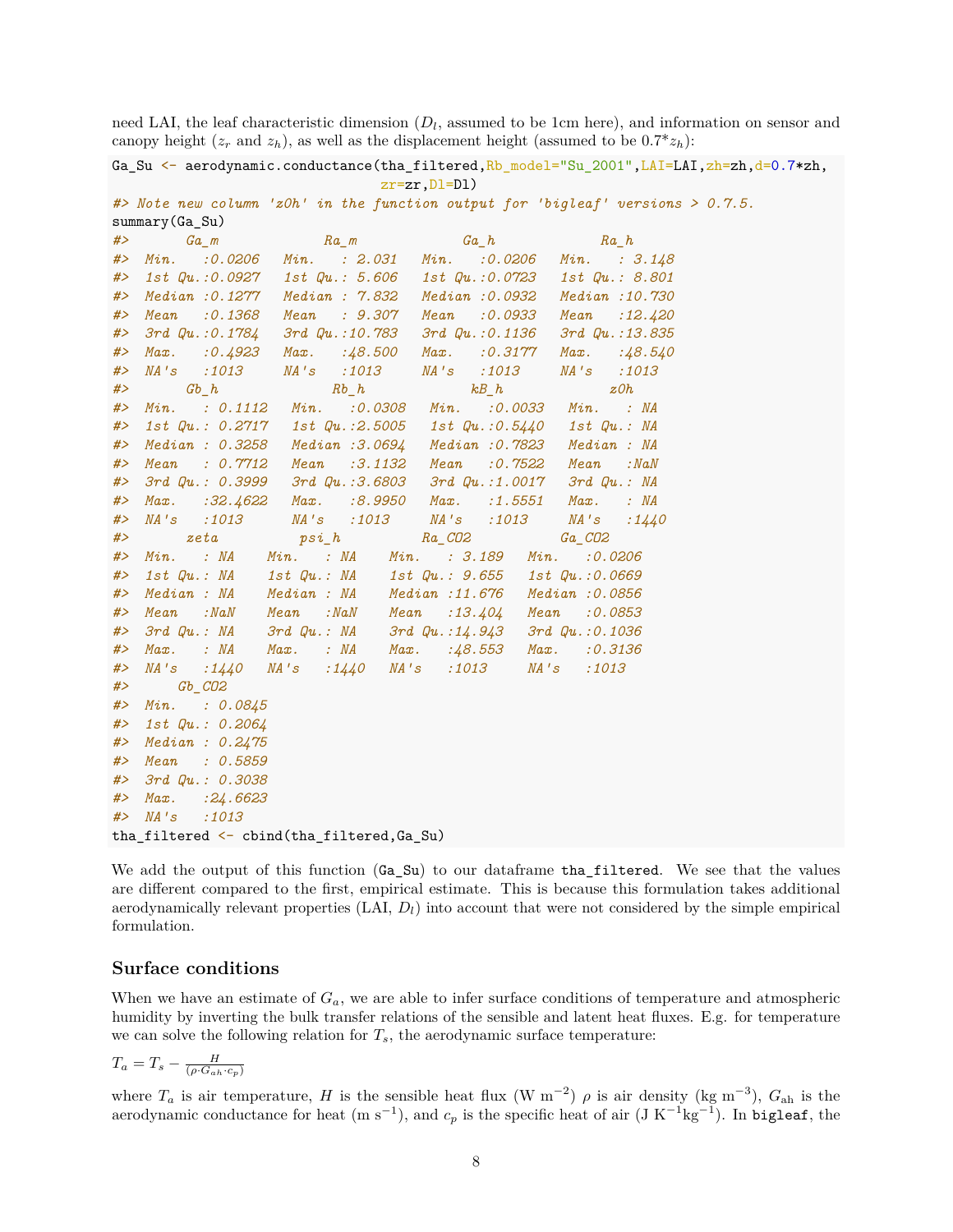following function calculates conditions at the big-leaf surface:

|       |                                                     | surf <- surface.conditions(tha filtered, calc.surface.CO2=TRUE)        |  |                                        |  |                       |  |                 |  |  |  |  |
|-------|-----------------------------------------------------|------------------------------------------------------------------------|--|----------------------------------------|--|-----------------------|--|-----------------|--|--|--|--|
|       | summary(surf)                                       |                                                                        |  |                                        |  |                       |  |                 |  |  |  |  |
|       |                                                     | #> Tsurf esat_surf esurf WPD_surf                                      |  |                                        |  |                       |  |                 |  |  |  |  |
|       |                                                     | $#$ Min. : 8.934                                                       |  | $Min.$ :1.141 $Min.$ :0.6892           |  |                       |  | $Min.$ : 0.2352 |  |  |  |  |
|       |                                                     | #> 1st Qu.:17.166    1st Qu.:1.954    1st Qu.:0.9194    1st Qu.:0.8861 |  |                                        |  |                       |  |                 |  |  |  |  |
|       |                                                     | #> Median :19.500 Median :2.261                                        |  |                                        |  | Median:1.0499         |  | Median :1.2587  |  |  |  |  |
| #>    |                                                     | Mean :20.994                                                           |  | Mean :2.621                            |  | $Mean$ :1.1332        |  | Mean : $1.4879$ |  |  |  |  |
|       |                                                     | #> 3rd Qu.:23.469                                                      |  | <i>3rd Qu.:2.883</i>                   |  | $3rd$ $Qu.:1.2196$    |  | 3rd Qu.: 1.7731 |  |  |  |  |
| #>    |                                                     | $Max.$ : $34.312$                                                      |  | $Max.$ :5.402                          |  | $Max.$ :2.3386        |  | $Max.$ :4.0024  |  |  |  |  |
|       |                                                     | # > NA's : 1013                                                        |  | NA's :1013                             |  | NA's :1013 NA's :1013 |  |                 |  |  |  |  |
|       |                                                     | #> qsurf rH_surf Ca_surf                                               |  |                                        |  |                       |  |                 |  |  |  |  |
|       |                                                     | #> Min. :0.0044 Min. :0.2233 Min. :378.7                               |  |                                        |  |                       |  |                 |  |  |  |  |
|       |                                                     | #> 1st Qu.:0.0059 1st Qu.:0.3629 1st Qu.:385.1                         |  |                                        |  |                       |  |                 |  |  |  |  |
|       |                                                     | #> Median :0.0067                                                      |  | Median : 0.4490 Median : 389.2         |  |                       |  |                 |  |  |  |  |
| # $>$ |                                                     | Mean :0.0073                                                           |  | Mean : 0.4651 Mean : 390.9             |  |                       |  |                 |  |  |  |  |
|       |                                                     | #> 3rd Qu.:0.0078                                                      |  | $3rd$ Qu.: $0.5478$ $3rd$ Qu.: $394.0$ |  |                       |  |                 |  |  |  |  |
| #     |                                                     | $Max.$ : 0.0150                                                        |  | $Max.$ :0.8680                         |  | Max. $:429.3$         |  |                 |  |  |  |  |
|       |                                                     |                                                                        |  |                                        |  |                       |  |                 |  |  |  |  |
|       | tha_filtered $\leftarrow$ cbind(tha_filtered, surf) |                                                                        |  |                                        |  |                       |  |                 |  |  |  |  |

By default, the function calculates surface temperature and several humidity measures, including VPD and relative humidity. If we set calc.surface.CO2=TRUE, the CO<sup>2</sup> concentration at the surface is calculated additionally. Useful to know is that the expression "surface" depends on what kind of aerodynamic conductance we provide. If  $G_a = G_{ah}$ , we derive the conditions at the notional canopy surface (or the "big-leaf" surface). If  $G_a = G_{am}$ , we derive conditions in the intercanopy airspace (because  $G_a$  does not account for the leaf boundary layer).

We can compare the surface and air temperature:

```
par(mfrow=c(1,2),mar=c(5,4,2,0.5))plot(tha_filtered[, "Tair"] ~ that_filtered[, "Tsurf"] , xlim=c(8,35), ylim=c(8,35), las=1,xlab="Tsurf (degC)",ylab="Tair (degC)",mgp=c(2.2,0.5,0),tcl=-0.2)
abline(0,1)plot(tha_filtered[, "VPD"] ~ that_filtered[, "VPD_sumf"], xlim=c(0,4), ylim=c(0,4), las=1,
     xlab="VPD surface (kPa)", ylab="VPD air (kPa)", mgp=c(2.2,0.5,0),tcl=-0.2)
abline(0,1)
```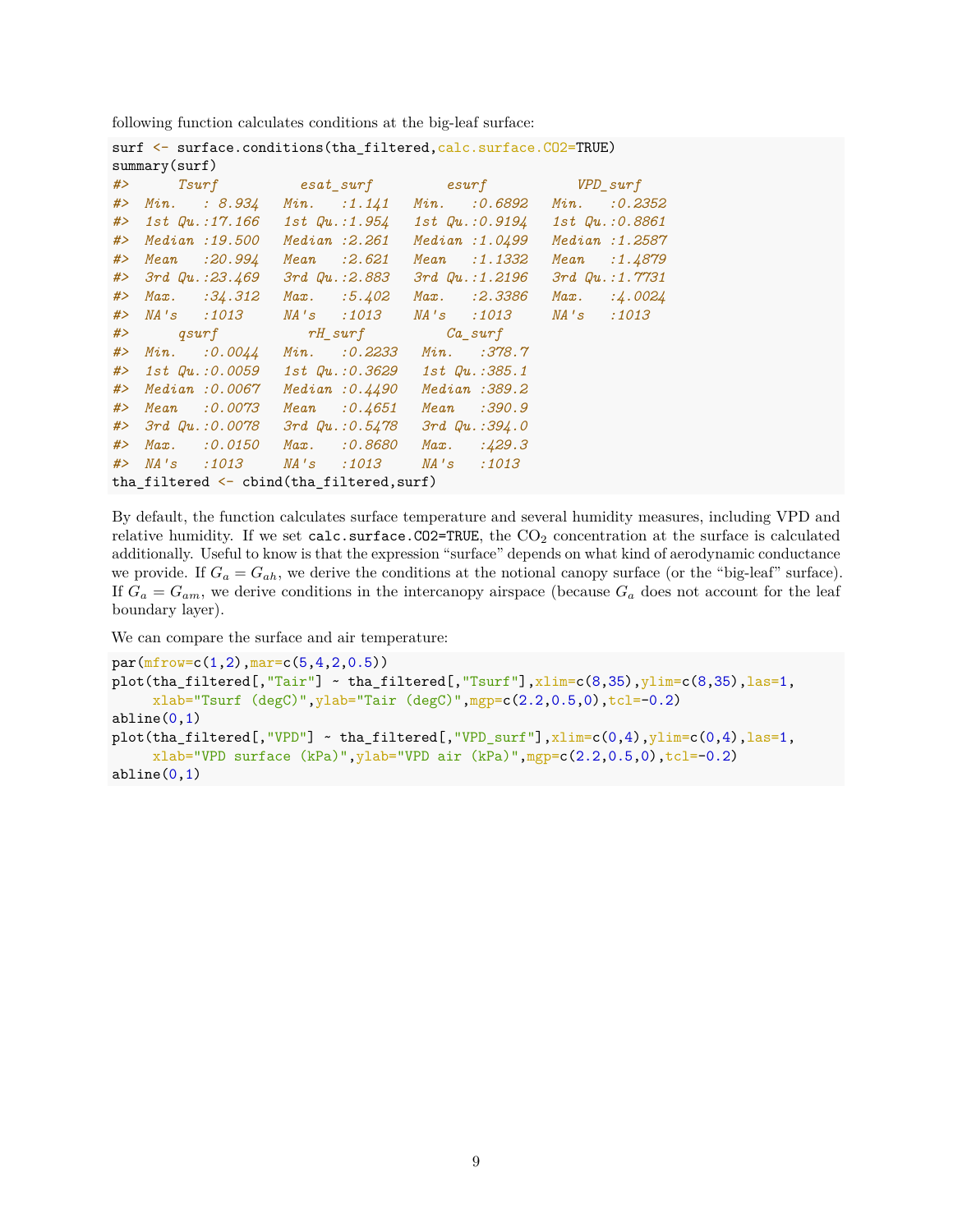

Both surface temperature and VPD are in most cases higher than the ones measured at tower height.

### **Surface conductance**

Knowledge on  $G_a$  allows us to calculate the bulk surface conductance  $(G_s)$  of the site (In this case by inverting the Penman-Monteith equation). Gs represents the combined conductance of the vegetation and the soil to water vapor transfer (and as such it is not a purely physiological quantity). Calculating *G<sup>s</sup>* in bigleaf is simple:

```
summary(surface.conductance(tha_filtered))
#> Ground heat flux G is not provided and set to 0.
#> Energy storage fluxes S are not provided and set to 0.
#> Gs_ms Gs_mol
#> Min. :0.0000 Min. :0.0014
#> 1st Qu.:0.0026 1st Qu.:0.1039
#> Median :0.0041 Median :0.1641
#> Mean :0.0044 Mean :0.1752
#> 3rd Qu.:0.0059 3rd Qu.:0.2359
#> Max. :0.0172 Max. :0.6970
#> NA's :1013 NA's :1013
```
The function output is another data.frame with two columns which only differ in the unit of *G<sup>s</sup>* (i.e. a hopeless attempt to make both physicists and physiologists happy). One in m s<sup>−1</sup> and one in mol m<sup>−2</sup>  $s^{-1}$ . In this function we have ignored the ground heat flux (*G*) and the storage fluxes (*S*), and the function politely reminds us of this omission by printing the first two lines of the output (it also tells us what it does, it assumes they are 0 in each time step). In this case we do not have information on the storage fluxes, but we have measurements on the ground heat flux, which we should add to the function call:

```
Gs <- surface.conductance(tha_filtered, G="G")
#> Energy storage fluxes S are not provided and set to 0.
summary(Gs)
#> Gs_ms Gs_mol
#> Min. :0.0000 Min. :0.0014
```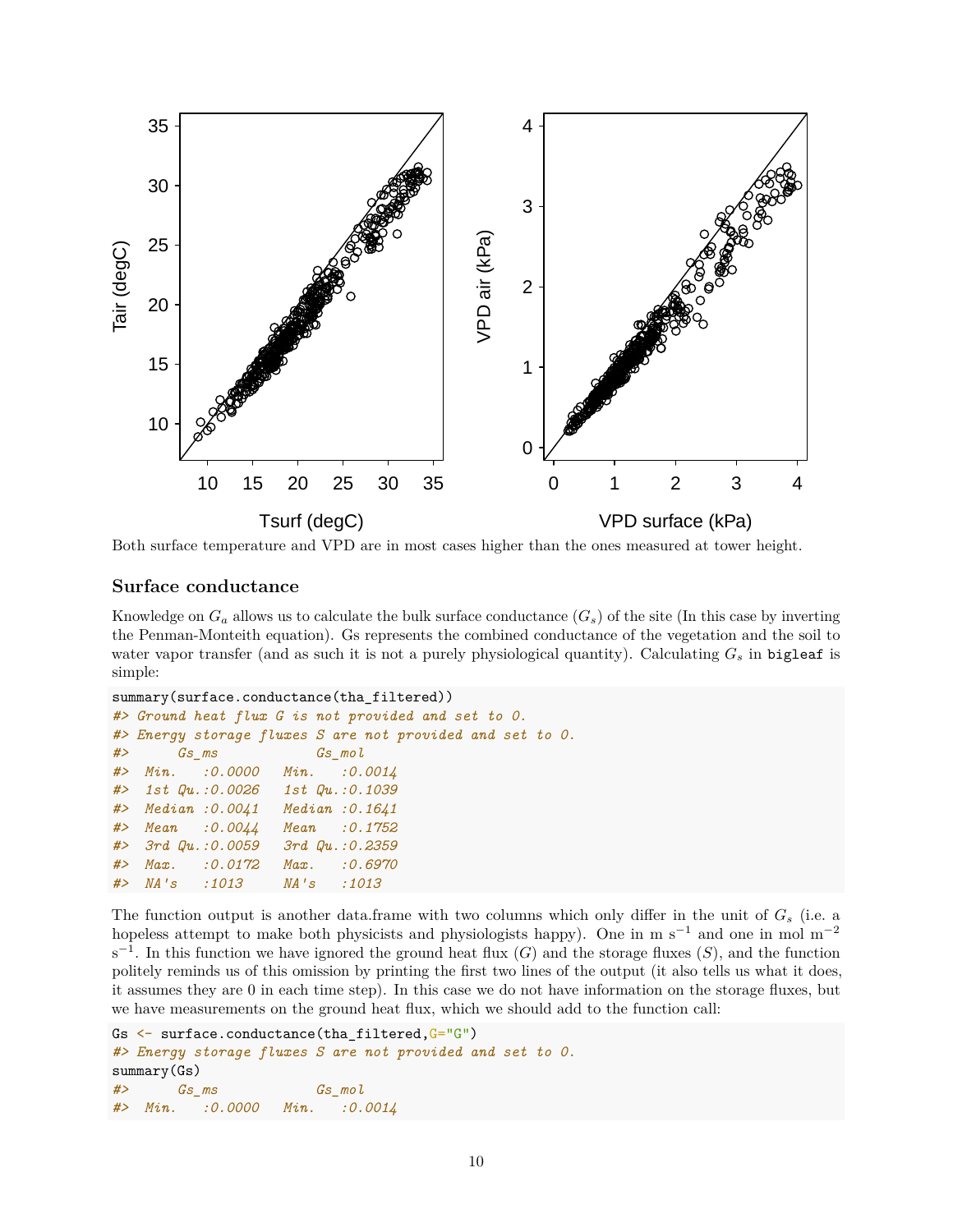```
#> 1st Qu.:0.0026 1st Qu.:0.1037
#> Median :0.0041 Median :0.1647
#> Mean :0.0044 Mean :0.1765
#> 3rd Qu.:0.0060 3rd Qu.:0.2386
#> Max. :0.0173 Max. :0.7016
#> NA's :1013 NA's :1013
tha_filtered <- cbind(tha_filtered,Gs)
```
Again, we have added the two output columns to our data.frame tha\_filtered.

## **Stomatal slope parameter**

With both  $G_s$  and  $G_a$  available, we can estimate the stomatal slope parameter  $g_1$ . The  $g_1$  parameter characterizes the slope between the surface conductance and the gross carbon uptake (GPP) of the ecosystem, and is thus strongly related to the ecosystem-level intrinsic water-use efficiency. However, it corrects for the confounding effects of VPD and  $C_a$ , and is thus better comparable across sites than e.g.  $\text{GPP}/G_s$ .

```
## stomatal slope from the USO model (Medlyn et al. 2011)
g1_USO <- stomatal.slope(tha_filtered,model="USO",g0=0,robust.nls=TRUE)
#> Respiration from the leaves is ignored and set to 0.
g1_USO
#> Nonlinear regression model
#> model: Gs ~ g0 + DwDc * (1 + g1/sqrt(VPD)) * GPP/Ca
#> data: parent.frame()
#> g1
#> 1.016
#> weighted residual sum-of-squares: 1.916
#>
#> Number of iterations to convergence: 1
#> Achieved convergence tolerance: 3.132e-09
```
In this case, we have estimated *g*<sup>1</sup> from the USO (optimal stomatal optimization) model as described in Medlyn et al. 2011. The output is a model object that prints the model formula that is used to estimate *g*1, the estimated parameter value(s), as well as the weighted residual sum-of-squares. Further information on this model object can be obtained using the summary function. In this case we have fixed the model intercept  $g_0$  to 0 (this could also be any other value). We can also try to estimate  $g_1$  and  $g_0$  simultaneously (if we add fitg0=TRUE to the function call above), but note that the two parameters are usually correlated, and that the values of  $g_0$  are not straightforward to interpret (especially at ecosystem level). The option robust.nls=TRUE specifies that  $g_1$  is determined by a robust non-linear regression routine (from the robustbase package). We recommend to use this option since otherwise the parameter estimates are sensitive to outliers in *Gs*, which often occur even in filtered EC datasets. By default, the model takes VPD and atmospheric  $CO<sub>2</sub>$ concentration as measured at the tower as input. We can also calculate  $g_1$  by taking the surface conditions, which are probably more relevant for plant physiological processes than those measured a certain distance above the canopy:

```
## stomatal slope from the USO model (Medlyn et al. 2011)
stomatal.slope(tha_filtered,Tair="Tsurf",VPD="VPD_surf",Ca="Ca_surf",model="USO",
              g0=0,robust.nls=TRUE)
#> Respiration from the leaves is ignored and set to 0.
#> Nonlinear regression model
#> model: Gs ~ g0 + DwDc * (1 + g1/sqrt(VPD)) * GPP/Ca
#> data: parent.frame()
#> g1
#> 1.078
#> weighted residual sum-of-squares: 1.898
```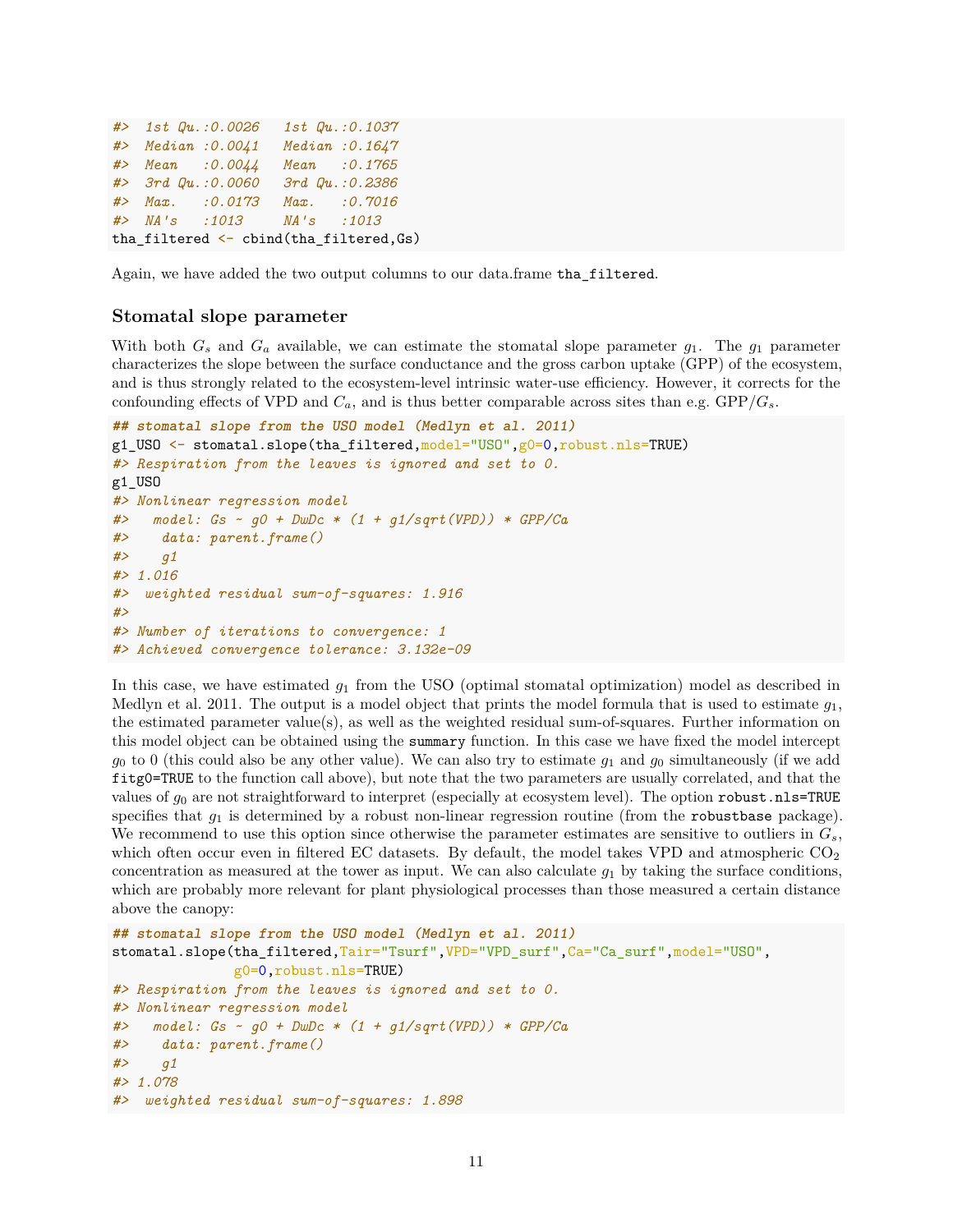```
#>
#> Number of iterations to convergence: 1
#> Achieved convergence tolerance: 2.255e-10
```
which in this case, does not change our  $q_1$  value significantly.

We can also calculate  $g_1$  using two different models. One is the long-standing Ball & Berry model (Ball et al. 1987), and the other one is a modification of the Ball & Berry model suggested by Leuning 1995:

```
## Ball&Berry slope
stomatal.slope(tha_filtered,model="Ball&Berry",g0=0,robust.nls=TRUE)
#> Respiration from the leaves is ignored and set to 0.
#> Nonlinear regression model
#> model: Gs ~ g0 + g1 * (GPP * rH)/Ca
#> data: parent.frame()
#> g1
#> 6.426
#> weighted residual sum-of-squares: 2.466
#>
#> Number of iterations to convergence: 1
#> Achieved convergence tolerance: 3.253e-10
## Leuning slope
stomatal.slope(tha_filtered,model="Leuning",g0=0,fitD0=TRUE,robust.nls=TRUE)
#> Respiration from the leaves is ignored and set to 0.
#> Nonlinear regression model
#> model: Gs ~ g0 + g1 * GPP/((Ca - Gamma) * (1 + VPD/D0))
#> data: parent.frame()
#> g1 D0
#> 3.044 17.694
#> weighted residual sum-of-squares: 1.735
#>
#> Number of iterations to convergence: 5
#> Achieved convergence tolerance: 3.94e-06
```
Note that the absolute value of the *g*<sup>1</sup> parameter depends on the model. In the Leuning model, we have a third parameter  $D_0$  that can again either be estimated (as in the example above) or fixed to a pre-defined value (by default 1.5 kPa).  $D_0$  describes the stomatal sensitivity to VPD (higher values correspond to a lower stomatal sensitivity to VPD - note however that  $g_1$  and  $D_0$  are strongly correlated, which makes an independent estimates of  $D_0$  difficult to achieve).

We can visualize the  $g_1$  parameter by plotting  $G_s$  against the "stomatal index":

```
stomatal_index <- tha_filtered[,"GPP"] / (tha_filtered[,"Ca"] * sqrt(tha_filtered[,"VPD"]))
```

```
plot(tha_filtered[,"Gs_mol"] ~ stomatal_index, las=1,
     xlab=expression("GPP / (C"["a"]~sqrt("D"["a"])*")"),
     ylab=expression("G"["sw"]~"(mol m"ˆ{-2}~"s"ˆ{-1}*")"),
     tcl=0.2,mgp=c(2.2,0.5,0),xlim=c(0,0.12))
```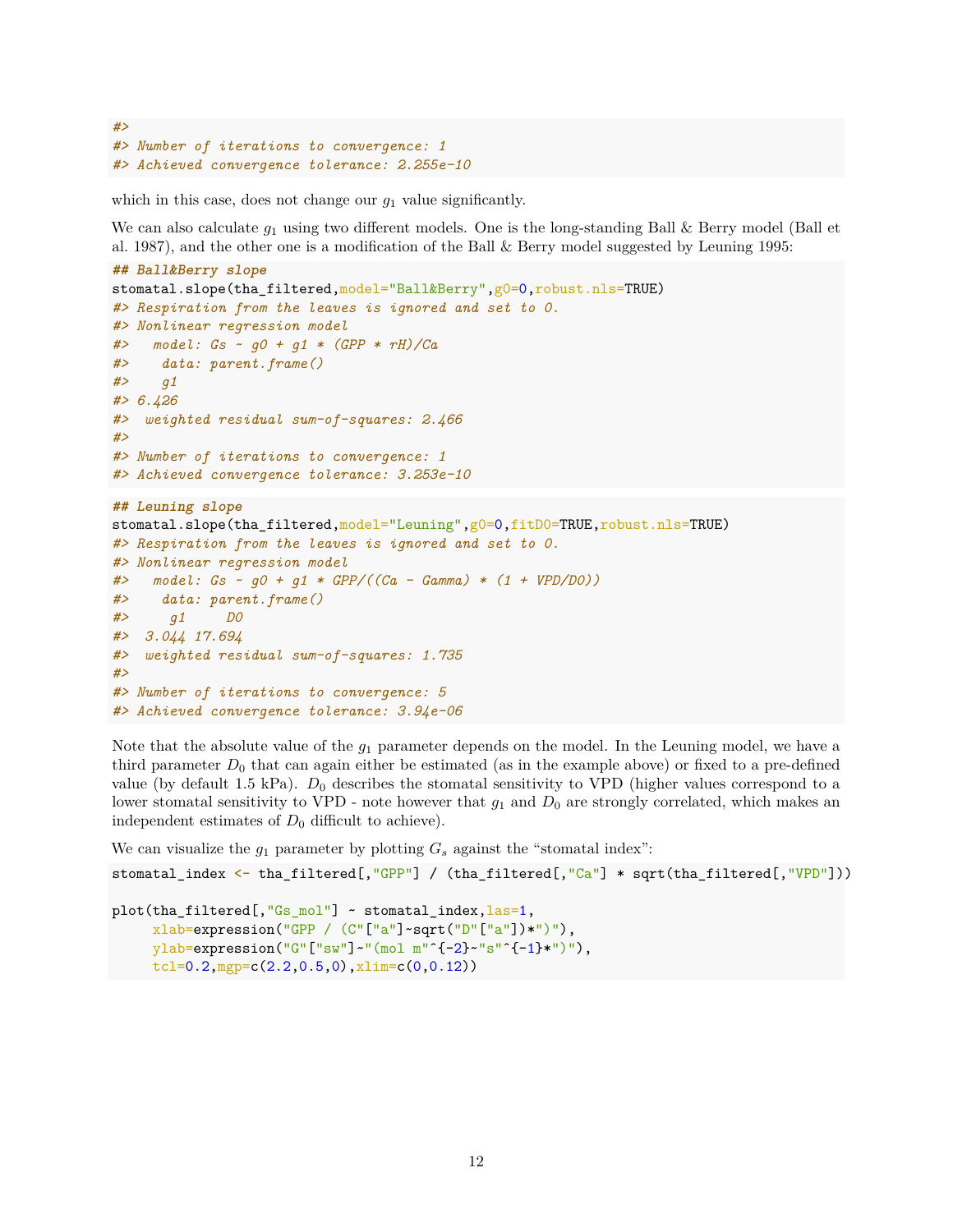

## **Wind profile**

The 'big-leaf' framework assumes that wind speed is zero at height  $d + z_{0m}$  (where  $z_{0m}$  is the roughness length for momentum) and then increases exponentially with height. The shape of the wind profile further depends on the stability conditions of the air above the canopy. In bigleaf, a wind profile can be calculated assuming an exponential increase with height, which is affected by atmospheric stability. Here, we calculate wind speed at heights of 22-60m in steps of 2m. As expected, the gradient in wind speed is strongest close to the surface and weaker at greater heights:

```
wind_heights \leq seq(22,60,2)
wp 
<- sapply(wind_heights,function(x) wind.profile(tha_filtered,z=x,zh=zh,zr=zr))
wp_means <- colMeans(wp,na.rm=TRUE)
wp_sd <- applywp, 2, sd, na.rm=TRUE)plot(wind_heights ~ wp_means,xlab=expression("wind speed (m s"^{-1}*")"), ylab="height (m)",
     las=1,mgp=c(2.2,0.5,0),tcl=0.2,xlim=c(0,5))
arrows(wp_means-wp_sd,wind_heights,wp_means+wp_sd,wind_heights,angle=90,
       length=0.02,code=3)
points(x=mean(tha_filtered[,"wind"],na.rm=TRUE),y=zr,col="blue",pch=16)
arrows(mean(tha_filtered[,"wind"],na.rm=TRUE)-sd(tha_filtered[,"wind"],na.rm=TRUE),
       zr,mean(tha_filtered[,"wind"],na.rm=TRUE)+sd(tha_filtered[,"wind"],na.rm=TRUE),
       zr,angle=90,length=0.02,code=3,col="blue")
```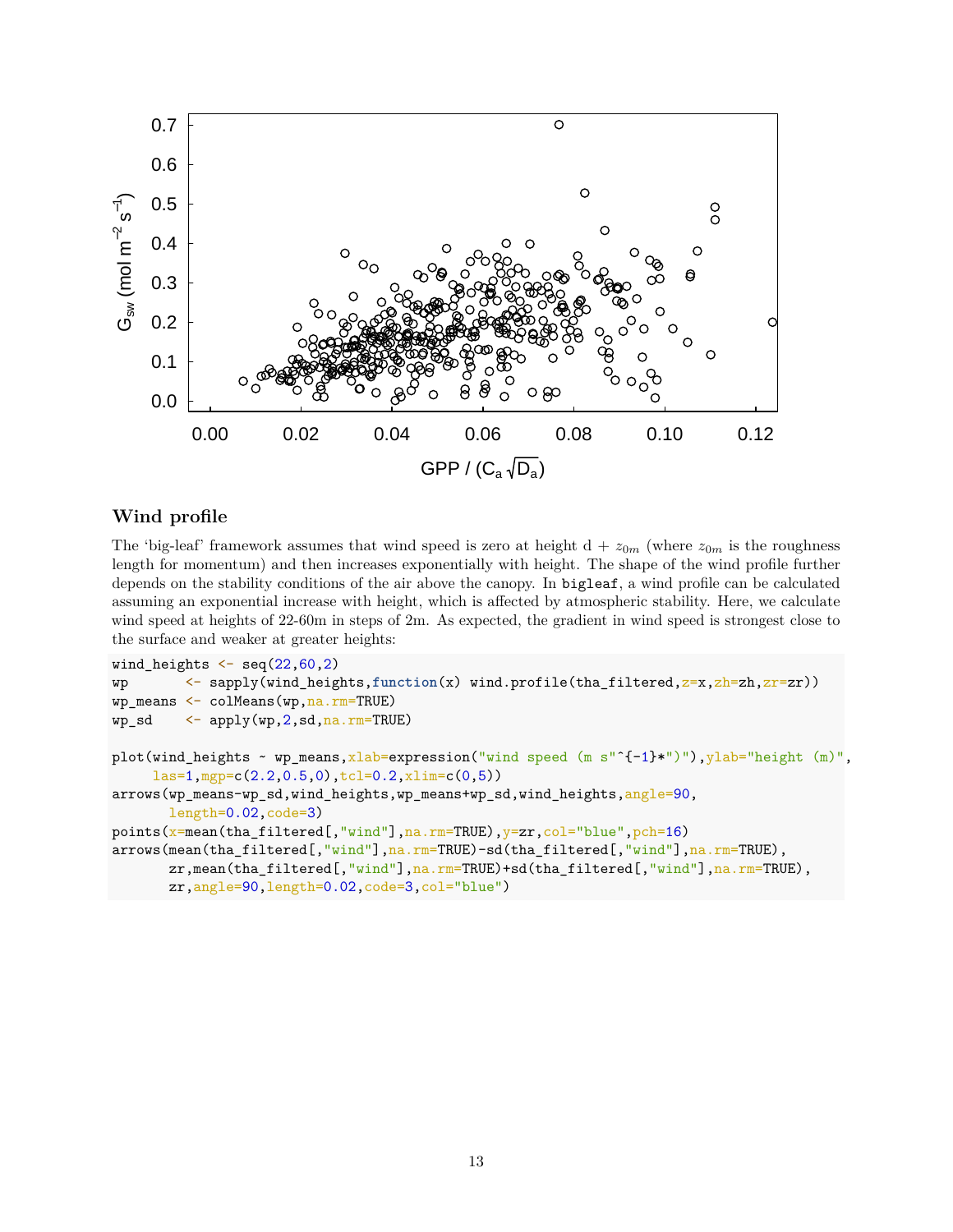

points denote the mean wind speed and the bars denote the standard deviation. The blue point/bar represent the values that were measured at 42m. In this case we see that the wind speed as "back-calculated" from the wind profile agrees well with the actual measurements.

## **Potential evapotranspiration**

For many hydrological applications, it is relevant to get an estimate on the potential evapotranspiration (PET). At the moment, the bigleaf package contains two formulations for the estimate of PET: the Priestley-Taylor equation, and the Penman-Monteith equation:

```
summary(potential.ET(tha_filtered,G="G",approach="Priestley-Taylor"))
#> Energy storage fluxes S are not provided and set to 0.
#> ET_pot LE_pot
#> Min. :0e+00 Min. : 5.416
#> 1st Qu.:1e-04 1st Qu.:182.321
#> Median :1e-04 Median :341.978
#> Mean :1e-04 Mean :346.476
#> 3rd Qu.:2e-04 3rd Qu.:503.071
#> Max. :3e-04 Max. :711.343
#> NA's :1013 NA's :1013
summary(potential.ET(tha_filtered,G="G",approach="Penman-Monteith"),
       Gs_pot=quantile(tha_filtered$Gs_mol,0.95,na.rm=TRUE))
#> Energy storage fluxes S are not provided and set to 0.
#> ET_pot LE_pot
#> Min. :0e+00 Min. : 56.47
#> 1st Qu.:1e-04 1st Qu.:201.42
#> Median :1e-04 Median :283.86
#> Mean :1e-04 Mean :310.05
#> 3rd Qu.:2e-04 3rd Qu.:384.33
#> Max. :3e-04 Max. :751.18
#> NA's :1013 NA's :1013
```
In the second calculation it is important to provide an estimate of Gs\_pot, which corresponds to the potential surface conductance under optimal conditions. Here, we have approximated Gs\_pot with the 95<sup>th</sup> percentile of all *G<sup>s</sup>* values of the site.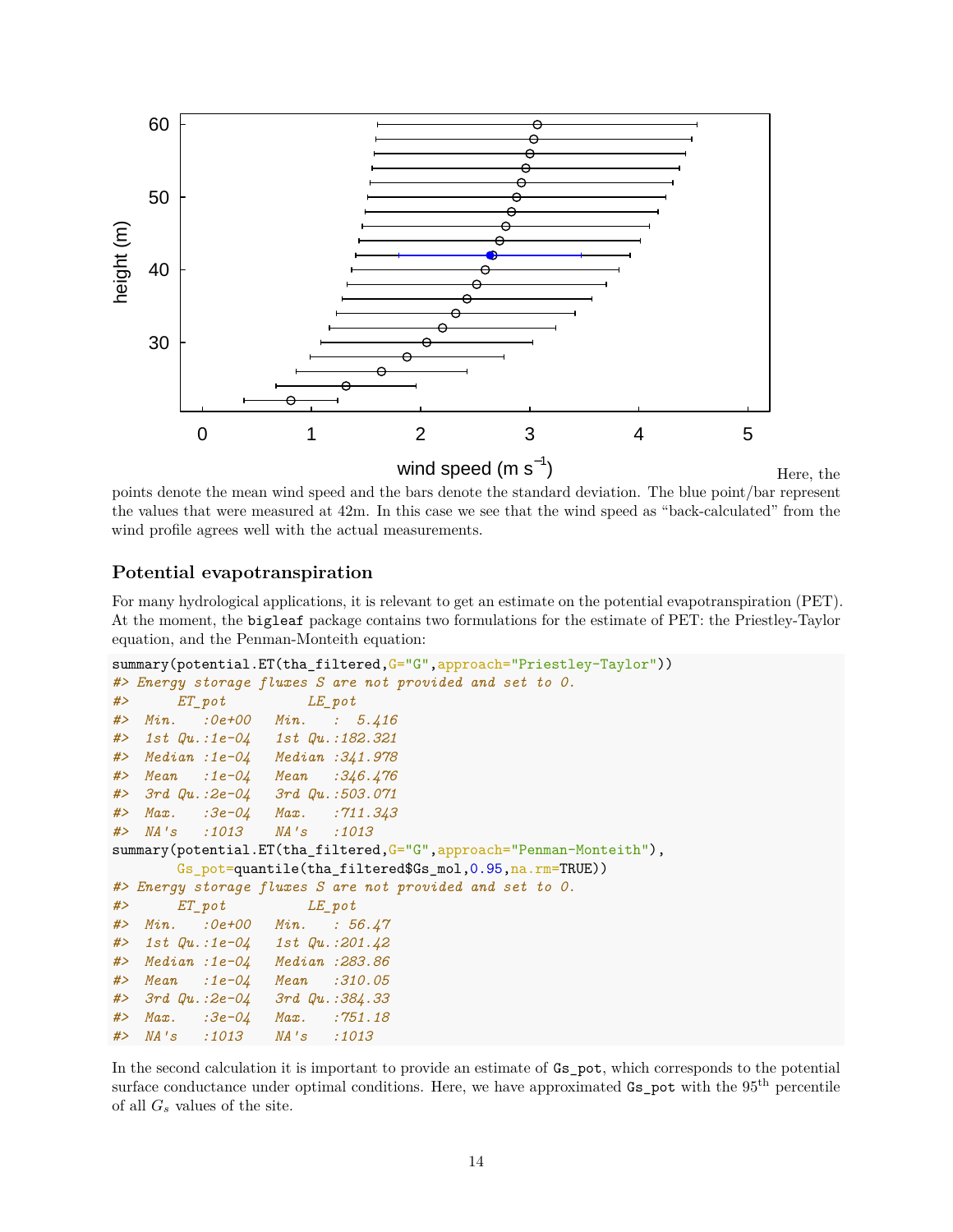### **Energy balance closure (EBC)**

The bigleaf package offers a function which characterizes the degree of the EBC (i.e.  $A = \lambda E + H$ , where A is available energy,  $\lambda E$  is the latent heat flux, and H is the sensible heat flux, all in W m<sup>-2</sup>). We can calculate the EBC with the following command:

```
energy.closure(tha)
#> Ground heat flux G is not provided and set to 0.
#> Energy storage fluxes S are not provided and set to 0.
#> n intercept slope rˆ2 EBR
#> 1440.000 0.796 0.685 0.888 0.690
```
The output tells us the number of observations that were used for the calculation of the EBC (n; note that we took the unfiltered data.frame here), the intercept and slope of the LE + H  $\sim$  A plot, the  $r^2$  of the regression, and the energy balance ratio (EBR =  $\frac{\lambda E+H}{R_n-G-S}$ ). Thus, the degree of EBC is characterized by two metrics, the slope of the  $\lambda E + H \sim A$  relationship, and the EBR. In this case they agree relatively well; both indicate a gap in the energy balance of  $\sim 30\%$ . In the calculations above, we did not include the ground heat *G* into the equation, which is the default setting (i.e. A was assumed to equal  $R_n$ ). We can now have a look to what extent the EBC improves when we consider G (i.e.  $A = R_n - G$ ):

```
energy.closure(tha, G="G")
#> Energy storage fluxes S are not provided and set to 0.
#> n intercept slope rˆ2 EBR
#> 1440.000 0.633 0.699 0.885 0.703
```
In this case the ground heat flux improves the EBC, but only marginally. This implies that there are other reasons for the EBC, including an underestimation of the turbulent fluxes. It should be clear, however, that this example is not representative for all EC sites. In general, *G* is more important (and *S* is less important) at sites with low biomass and short vegetation.

## **Meteorological variables**

The bigleaf package provides calculation routines for a number of meteorological variables, which are basic to the calculation of many other variables. A few examples on their usage are given below:

```
# Saturation vapor pressure (kPa) and slope of the saturation vapor pressure curve (kPa K-1)
Esat.slope(Tair=25)
#> Esat Delta
#> 1 3.160057 0.1883055
# psychrometric constant (kPa K-1)
psychrometric.constant(Tair=25,pressure=100)
#> [1] 0.0661611
# air density (kg m-3)
air.density(Tair=25,pressure=100)
#> [1] 1.168408
# dew point (degC)
dew.point(Tair=25,VPD=1)
#> [1] 18.764
# wetbulb temperature (degC)
wetbulb.temp(Tair=25,pressure=100,VPD=1)
#> [1] 20.648
# estimate atmospheric pressure from elevation (hypsometric equation)
```

```
pressure.from.elevation(elev=500,Tair=25)
```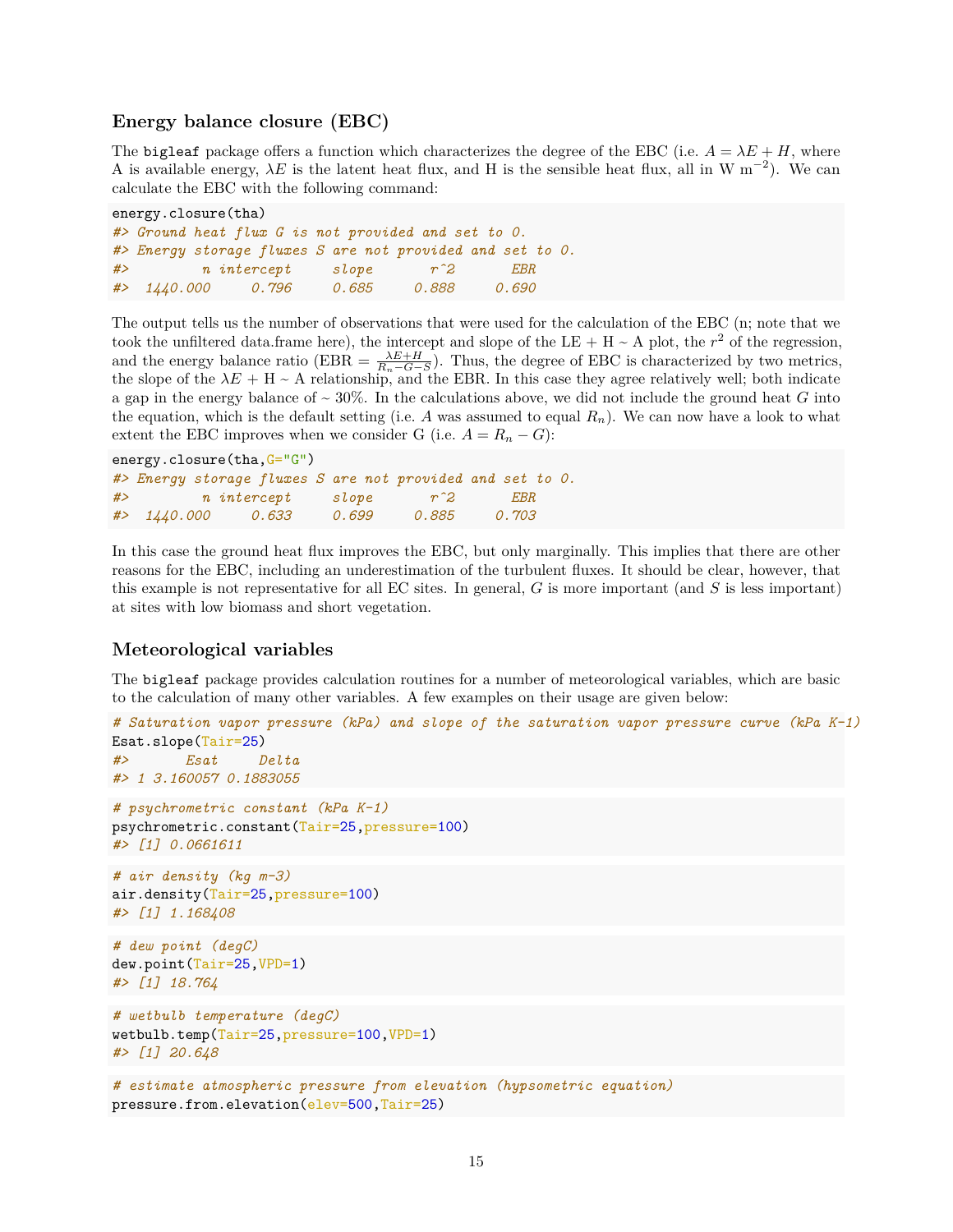## *#> [1] 95.68129*

#### **Unit interconversions**

The package further provides a number of useful unit interconversions, which are straightforward to use (please make sure that the input variable is in the right unit, e.g. rH has to be between 0 and 1 and not in percent):

```
# VPD to vapor pressure (e, kPa)
VPD.to.e(VPD=2,Tair=25)
#> [1] 1.160057
# vapor pressure to specific humidity (kg kg-1)
e.to.q(e=1,pressure=100)
#> [1] 0.006243601
# relative humidity to VPD (kPa)
rH.to.VPD(rH=0.6, Tair=25)#> [1] 1.264023
# conductance from ms-1 to mol m-2 s-1
ms.to.mol(G_ms=0.01,Tair=25,pressure=100)
#> [1] 0.4033932
# umol CO2 m-2 s-1 to g C m-2 d-1
umolCO2.to.gC(CO2 flux=20)
```
# **Useful hints for advanced users**

### **Hide function messages**

*#> [1] 20.75501*

As shown earlier in this tutorial, many functions of the bigleaf package print messages to make the reader aware that e.g. some flux components are missing. This output can be a bit annoying when functions are used in loops or apply-functions. A simple way to not show these messages is to use a combination of invisible and capture.output:

```
## instead of
PET <- potential.ET(Tair=25,pressure=100,Rn=200)
#> Ground heat flux G is not provided and set to 0.
#> Energy storage fluxes S are not provided and set to 0.
## one can use
invisible(capture.output(PET <- potential.ET(Tair=25, pressure=100, Rn=200)))
```
## **Constants**

The bigleaf package contains a single list of constants (see ?bigleaf.constants). Whenever one or more constants are used in a function, this list is provided as a default argument, so the user does usually not need to interact with this list. However, should you wish to change a certain constant for the calculations (which could make sense in some cases, e.g. using a different value for the von-Karman constant (k)), individual constants can be changed within a function call. As an example, let's call a function with the bigleaf default value of  $k=0.41$ , and the alternative, often used value of  $k=0.4$ :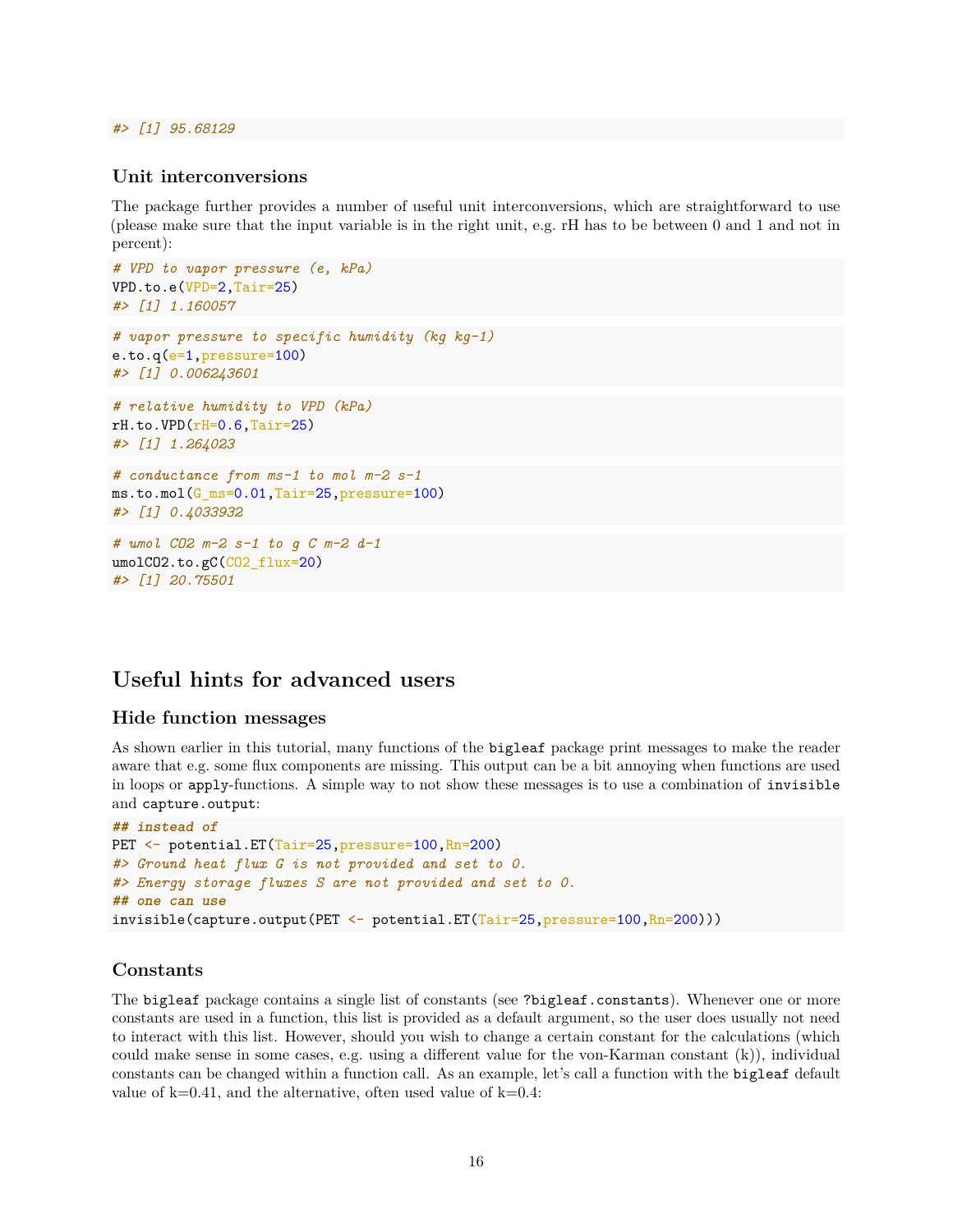```
summary(aerodynamic.conductance(tha_filtered,wind_profile=TRUE,zr=zr,d=0.7*zh,z0m=2.65)[,"Ga_h"])
#> Note new column 'z0h' in the function output for 'bigleaf' versions > 0.7.5.
#> Min. 1st Qu. Median Mean 3rd Qu. Max. NA's
#> 0.0278 0.0637 0.0742 0.0714 0.0813 0.1031 1013
summary(aerodynamic.conductance(tha_filtered,wind_profile=TRUE,zr=zr,d=0.7*zh,z0m=2.65,
                              constants=bigleaf.constants(k=0.4))[,"Ga_h"])
#> Note new column 'z0h' in the function output for 'bigleaf' versions > 0.7.5.
#> Min. 1st Qu. Median Mean 3rd Qu. Max. NA's
#> 0.0275 0.0628 0.0733 0.0705 0.0803 0.1018 1013
```
We see that in this case, small changes in k have an effect on the calculated values of *Gah*, but they do not change the results significantly (however, the same value of k should be used for all calculations).

#### **Boundary layer conductance for trace gases**

By default, the function aerodynamic.conductance returns the (quasi-laminar) canopy boundary layer  $(G_b)$ for heat and water vapor (which are assumed to be equal in the bigleaf package), as well as for  $CO<sub>2</sub>$ . The function further provides the possibility to calculate  $G<sub>b</sub>$  for other trace gases, provided that the respective Schmidt number is known. Further, if we are only interested in  $G_b$  (or the kB<sup>-1</sup> parameter) we can use one of the following functions: Gb.Thom, Gb.Choudhury, Gb.Su. These functions are integrated in the main function aerodynamic.conductance, but the modular design of the package allows them to be called separately. We can demonstrate the calculation of  $G_b$  for methane  $(CH_4)$  with a simple example:

|       |                 | summary(Gb.Thom(tha_filtered\$ustar)) |                                                                           |                 |                   |                      |
|-------|-----------------|---------------------------------------|---------------------------------------------------------------------------|-----------------|-------------------|----------------------|
| # $>$ |                 | $Gb$ $h$                              | $Rb_ h$                                                                   | $kB_h$ $Gb_CO2$ |                   |                      |
| #>    |                 |                                       | Min. : 0.0551 Min. : 5.854 Min. : 1.487 Min.                              |                 |                   | : 0.0419             |
| #>    |                 |                                       | 1st $Qu. : 0.0947$ 1st $Qu. : 7.865$ 1st $Qu. : 1.948$ 1st $Qu. : 0.0719$ |                 |                   |                      |
| #>    |                 |                                       | Median : 0.1109 Median : 9.020 Median : 2.108 Median : 0.0842             |                 |                   |                      |
| #>    |                 | Mean : $0.1110$ Mean : $9.450$        |                                                                           | Mean :2.097     |                   | Mean : 0.0843        |
| #>    |                 |                                       | $3rd$ Qu.: $0.1271$ $3rd$ Qu.: $10.561$ $3rd$ Qu.: $2.257$                |                 |                   | $3rd$ $Qu.:0.0966$   |
| #>    |                 |                                       | Max. : 0.1708 Max. : 18.139 Max. : 2.616                                  |                 | $Max.$ : 0.1298   |                      |
| # $>$ |                 |                                       | NA's :1013 NA's :1013 NA's :1013                                          |                 | <i>NA's</i> :1013 |                      |
|       |                 |                                       | summary(Gb.Thom(tha_filtered\$ustar,Sc=0.99,Sc_name="CH4"))               |                 |                   |                      |
| #>    |                 | $Gb_{n}$ $h$                          | $Rb_h$ $kB_h$ $Gb_CO2$                                                    |                 |                   |                      |
| #>    |                 |                                       | Min. : 0.0551 Min. : 5.854 Min. : 1.487 Min. : 0.0419                     |                 |                   |                      |
| #>    |                 |                                       | 1st $Qu. : 0.0947$ 1st $Qu. : 7.865$ 1st $Qu. : 1.948$ 1st $Qu. : 0.0719$ |                 |                   |                      |
| #>    |                 | Median :0.1109                        | Median : 9.020                                                            | Median : 2.108  |                   | Median: 0.0842       |
| #>    |                 | $Mean$ : $0.1110$                     | $Mean \t3.450$                                                            | Mean :2.097     | Mean : 0.0843     |                      |
| #     |                 |                                       | $3rd$ Qu.: $0.1271$ $3rd$ Qu.: $10.561$ $3rd$ Qu.: $2.257$                |                 |                   | $3rd$ $Qu. : 0.0966$ |
| #     |                 | Max. 30.1708                          | Max. : 18.139                                                             | $Max.$ :2.616   | Max. : 0.1298     |                      |
| #>    |                 |                                       | NA's :1013 NA's :1013 NA's :1013                                          |                 | <i>NA's</i> :1013 |                      |
| #>    | $Gb$ $CH4$      |                                       |                                                                           |                 |                   |                      |
| #>    | $Min.$ : 0.0441 |                                       |                                                                           |                 |                   |                      |
| #>    |                 | 1st Qu.:0.0758                        |                                                                           |                 |                   |                      |
| #>    |                 | Median : 0.0887                       |                                                                           |                 |                   |                      |
| #>    |                 | Mean : 0.0888                         |                                                                           |                 |                   |                      |
| #>    |                 | $3rd$ $Qu. : 0.1018$                  |                                                                           |                 |                   |                      |
| #>    |                 | $Max.$ : 0.1367                       |                                                                           |                 |                   |                      |
| #>    | NA's :1013      |                                       |                                                                           |                 |                   |                      |

In the first line we get the standard output of the function, whereas in the second line we get in addition the *G<sup>b</sup>* for methane.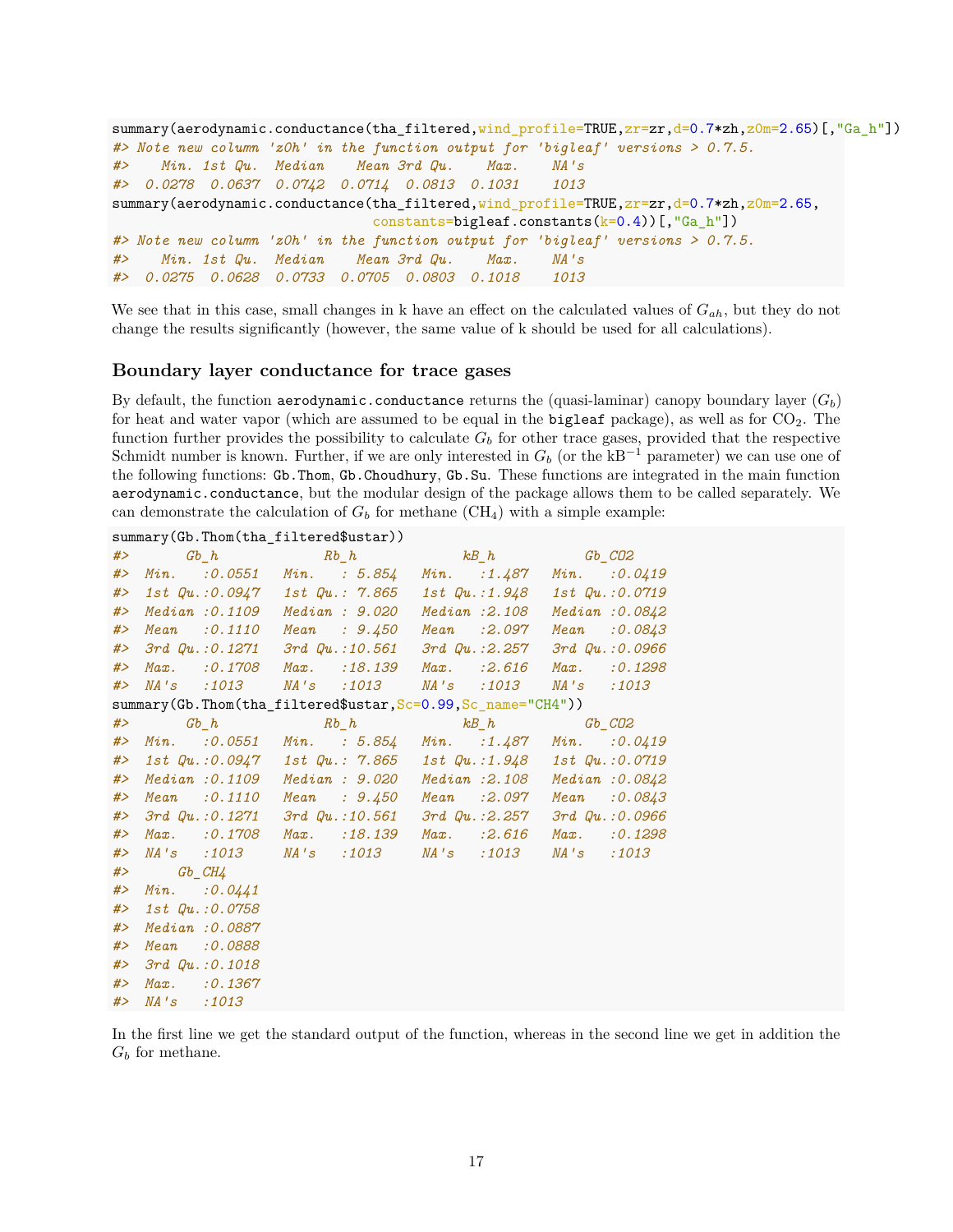### **Dealing with uncertainties**

It is important to note that the bigleaf package does not calculate uncertainties of most variables. This is firstly because it is challenging to properly account for all the uncertainties present in EC data, and secondly because this would lead to much slower and more complex function calls. Nevertheless, uncertainties of the calculated ecosystem properties should not be ignored. Here, we present two main strategies on how to quantify uncertainties: 1) bootstrapping, and 2) Monte Carlo analysis. In general, we leave the calculations/function calls untouched, but we add wrapper functions that use different techniques (e.g. bootstrapping) to calculate uncertainties of the output variables.

#### **Bootstrapping**

As a first example, we use bootstrapping to estimate the uncertainty of the *g*<sup>1</sup> parameter calculated above. The principle is easy: we calculate  $g_1$  a given number of times (in this case 300 times), and each time we only use a (different) subset of the data. In each iteration, 25% of the data are discarded. To do this, we can define the following function (note that this function can be written in a more efficient way, but by using a loop the principle becomes clear):

```
G1.bootstrap <- function(dat,LoopNum,SampSizeRel){
```

```
# dat = input data.frame
# LoopNum = number of iterations
# SampSizeRel = fraction of data sampled for each iteration
dfout=data.frame(matrix(NA,nrow = LoopNum,ncol = 0)) #Define output dataframe
dat$RunNum=1:nrow(dat)
SampSize=round(length(dat$RunNum)*SampSizeRel) #calculate number of data used for resampling
```

```
for (m in 1:LoopNum){
```

```
# sample data:
 SampIDX=sample(x = dataRunNum, size = SampSize, replace = T)
  # run the function on the sample data:
 dfout$G1[m]=summary(stomatal.slope(data = dat[SampIDX,],
                                     Tair = dat$Tair[SampIDX],
                                     Gs=dat$Gs_mol[SampIDX],
                                     pressure = dat$pressure[SampIDX],
                                     GPP = dat$GPP[SampIDX],
                                     VPD = dat$VPD[SampIDX],
                                     Ca = datCa[SampIDX],
                     model="USO",g0=0,robust.nls=T))$coef[1,1]
}
```
return(dfout) *# return output dataframe* }

We can use this function with our data:

```
# 300 times resampling; each time 75 % of the data:
tha G1BT \leq G1.bootstrap(dat = tha filtered,LoopNum = 300,SampSizeRel = 0.75)
# estimate using all data:
g1_mean <- summary(g1_USO)$coef[1,1]
g1_se \leftarrow summary(g1_USO)$coef[1,2]
par(max=c(2,6,1,1))boxplot(tha_G1BT,ylab=expression(italic("g")["1,USO"]~"(kPa"ˆ{0.5}*")"),las=1,mgp=c(2,0.5,0))
points(g1_mean,col="blue",pch=16,cex=1.5)
arrows(1,g1_mean - g1_se,1,g1_mean + g1_se,angle=90, length=0.2, code=3, col="blue", lwd=2)
```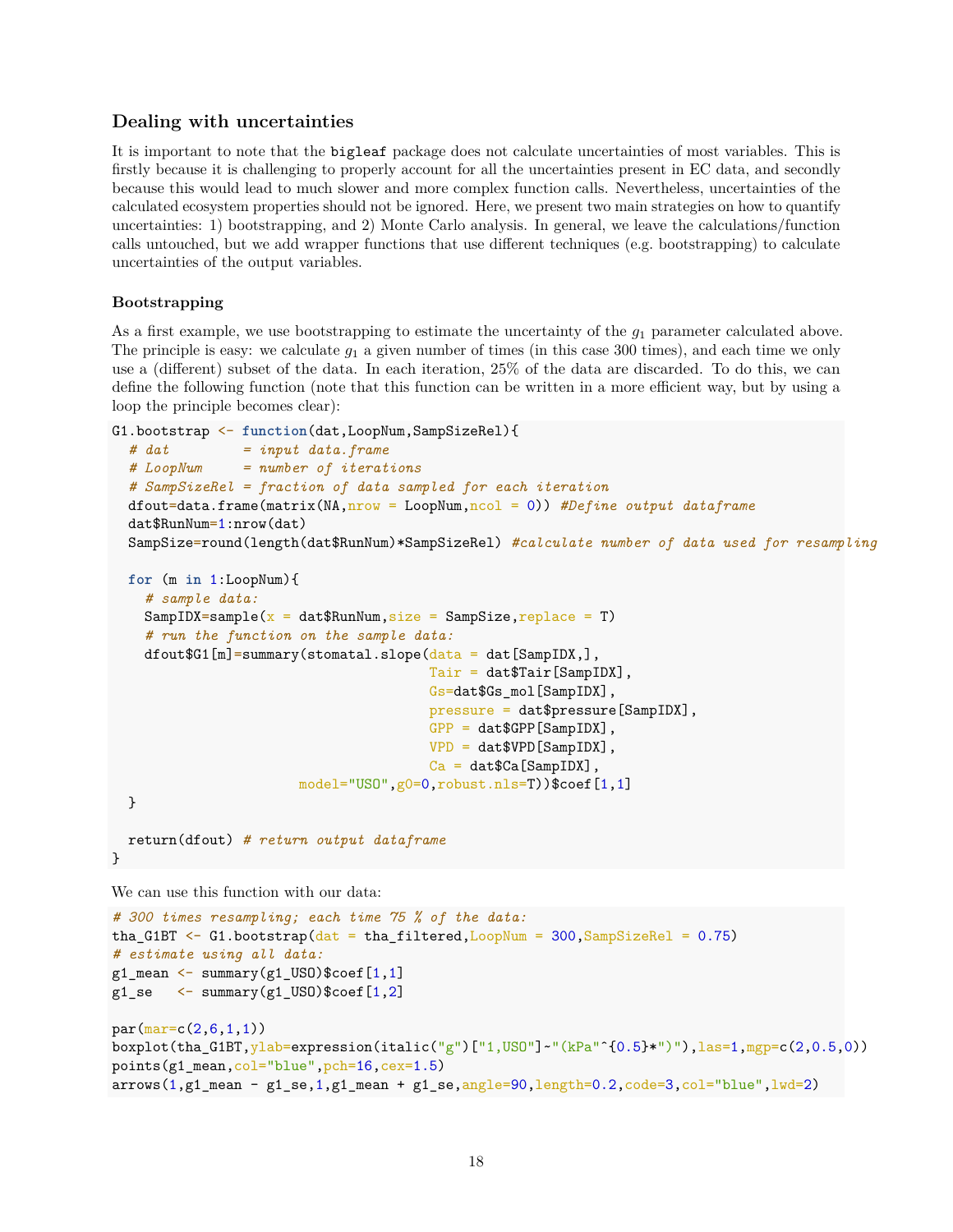

The blue point shows the estimate  $(+)$ -standard error) when we take all data, as calculated above. The two estimates agree very well, indicating that in this case we can be very confident on the calculated  $g_1$  estimate. The bootstrapping technique can also be applied to other (regression-based) functions in the package.

#### **Monte Carlo analysis**

In the second example we implement a simple Monte Carlo analysis in which we propagate uncertainties in the calculation of  $G_a$  to uncertainties in  $G_s$  (which takes  $G_a$  as input). To do this, we first estimate the uncertainty in  $G_a$  that is caused by uncertainties in three of its input parameters: the leaf characteristic dimension  $D_l$ , the LAI, and the roughness length  $z_{0m}$ . The uncertainty of other parameters could be included, but for demonstration purposes we only use these three. First, we have to assess the mean and the error distribution of the input parameters. We estimated  $D_l = 1$ cm, LAI=7.6 (as measured at the site), and  $z_{0m} = 2.65m$  (10% of the vegetation height), and we assume that their errors are normally distributed with a standard deviation (sd) equal to 25% of the mean in case of  $z_{0m}$  and  $D_l$ . In case of LAI we assume a sd of 0.5.

```
n_pert <- 200
z0m1 <- 2.65
Dl1 <- 0.01
LAI1 <- 7.6
z0m_sample <- pmax(rnorm(n=n_pert,mean=z0m1,sd=0.25*z0m1),0)
Dl_sample <- pmax(rnorm(n=n_pert,mean=Dl1,sd=0.25*Dl1),0)
LAI_sample <- rnorm(n=n_pert,mean=LAI1,sd=0.5)
```
In the example above we create a parameter space that we use for the subsequent calculations. We have chosen the most simple settings here, that means we assume that parameters have a normal error distribution and that they are independent of each other. In many cases these assumptions are not valid. For example, measured fluxes are more likely to have a Laplace error distribution (Hollinger & Richardson 2005), which would be better sampled using rlaplace from the rmutil package instead of rnorm. In many cases, the parameters are also not independent of each other. In our case,  $z_{0m}$  and  $D_l$  may not be strongly correlated, but one would possibly expect a correlation between LAI and  $z_{0m}$ . We can account for dependencies among variables by doing the sampling based on a variance-covariance matrix that prescribes correlations between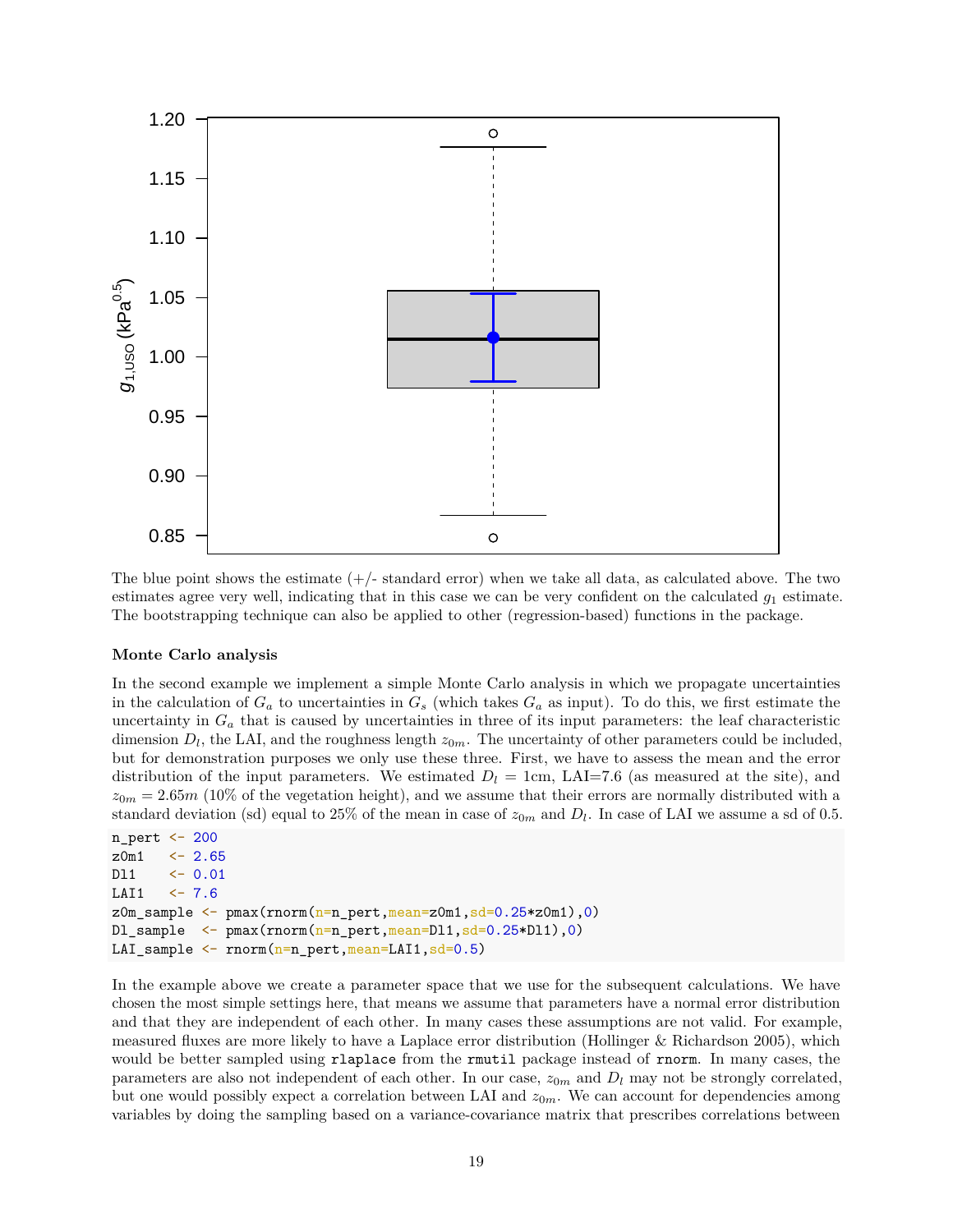variables.

| $unc\_all \leq$ mapply(aerodynamic.conductance, D1=D1_sample, $z0m$ = $z0m$ _sample, LAI=LAI_sample, |                                                                                    |  |  |  |  |  |  |  |  |  |  |  |
|------------------------------------------------------------------------------------------------------|------------------------------------------------------------------------------------|--|--|--|--|--|--|--|--|--|--|--|
| MoreArgs=list(data=tha_filtered, zr=42, zh=26.5, d=0.7*26.5,                                         |                                                                                    |  |  |  |  |  |  |  |  |  |  |  |
| N=2, stab_correction=T,                                                                              |                                                                                    |  |  |  |  |  |  |  |  |  |  |  |
|                                                                                                      | stab_formulation="Dyer_1970",                                                      |  |  |  |  |  |  |  |  |  |  |  |
|                                                                                                      | $Rb_{model}="Su_{2001"$                                                            |  |  |  |  |  |  |  |  |  |  |  |
| $\mathcal{E}$                                                                                        |                                                                                    |  |  |  |  |  |  |  |  |  |  |  |
|                                                                                                      | #> Note new column 'zOh' in the function output for 'bigleaf' versions > 0.7.5.    |  |  |  |  |  |  |  |  |  |  |  |
|                                                                                                      | #> Note new column 'zOh' in the function output for 'bigleaf' versions > 0.7.5.    |  |  |  |  |  |  |  |  |  |  |  |
|                                                                                                      | #> Note new column 'zOh' in the function output for 'bigleaf' versions > 0.7.5.    |  |  |  |  |  |  |  |  |  |  |  |
|                                                                                                      | #> Note new column 'zOh' in the function output for 'bigleaf' versions > 0.7.5.    |  |  |  |  |  |  |  |  |  |  |  |
|                                                                                                      | #> Note new column 'zOh' in the function output for 'bigleaf' versions > 0.7.5.    |  |  |  |  |  |  |  |  |  |  |  |
|                                                                                                      | #> Note new column 'zOh' in the function output for 'bigleaf' versions > 0.7.5.    |  |  |  |  |  |  |  |  |  |  |  |
|                                                                                                      | #> Note new column 'zOh' in the function output for 'bigleaf' versions > 0.7.5.    |  |  |  |  |  |  |  |  |  |  |  |
|                                                                                                      | #> Note new column 'zOh' in the function output for 'bigleaf' versions > 0.7.5.    |  |  |  |  |  |  |  |  |  |  |  |
|                                                                                                      | #> Note new column 'zOh' in the function output for 'bigleaf' versions > 0.7.5.    |  |  |  |  |  |  |  |  |  |  |  |
|                                                                                                      | #> Note new column 'zOh' in the function output for 'bigleaf' versions > 0.7.5.    |  |  |  |  |  |  |  |  |  |  |  |
|                                                                                                      | #> Note new column 'zOh' in the function output for 'bigleaf' versions > 0.7.5.    |  |  |  |  |  |  |  |  |  |  |  |
|                                                                                                      | #> Note new column 'zOh' in the function output for 'bigleaf' versions > 0.7.5.    |  |  |  |  |  |  |  |  |  |  |  |
|                                                                                                      | #> Note new column 'zOh' in the function output for 'bigleaf' versions > 0.7.5.    |  |  |  |  |  |  |  |  |  |  |  |
|                                                                                                      | #> Note new column 'zOh' in the function output for 'bigleaf' versions > 0.7.5.    |  |  |  |  |  |  |  |  |  |  |  |
|                                                                                                      | #> Note new column 'zOh' in the function output for 'bigleaf' versions > 0.7.5.    |  |  |  |  |  |  |  |  |  |  |  |
|                                                                                                      | #> Note new column 'zOh' in the function output for 'bigleaf' versions > 0.7.5.    |  |  |  |  |  |  |  |  |  |  |  |
|                                                                                                      | #> Note new column 'zOh' in the function output for 'bigleaf' versions > 0.7.5.    |  |  |  |  |  |  |  |  |  |  |  |
|                                                                                                      | #> Note new column 'zOh' in the function output for 'bigleaf' versions > 0.7.5.    |  |  |  |  |  |  |  |  |  |  |  |
|                                                                                                      | #> Note new column 'zOh' in the function output for 'bigleaf' versions > 0.7.5.    |  |  |  |  |  |  |  |  |  |  |  |
|                                                                                                      | #> Note new column 'zOh' in the function output for 'bigleaf' versions > 0.7.5.    |  |  |  |  |  |  |  |  |  |  |  |
|                                                                                                      | #> Note new column 'zOh' in the function output for 'bigleaf' versions > 0.7.5.    |  |  |  |  |  |  |  |  |  |  |  |
|                                                                                                      | #> Note new column 'zOh' in the function output for 'bigleaf' versions > 0.7.5.    |  |  |  |  |  |  |  |  |  |  |  |
|                                                                                                      | #> Note new column 'zOh' in the function output for 'bigleaf' versions > 0.7.5.    |  |  |  |  |  |  |  |  |  |  |  |
|                                                                                                      | #> Note new column 'zOh' in the function output for 'bigleaf' versions > $0.7.5$ . |  |  |  |  |  |  |  |  |  |  |  |
|                                                                                                      | #> Note new column 'zOh' in the function output for 'bigleaf' versions > $0.7.5$ . |  |  |  |  |  |  |  |  |  |  |  |
|                                                                                                      | #> Note new column 'zOh' in the function output for 'bigleaf' versions > 0.7.5.    |  |  |  |  |  |  |  |  |  |  |  |
|                                                                                                      | #> Note new column 'zOh' in the function output for 'bigleaf' versions > 0.7.5.    |  |  |  |  |  |  |  |  |  |  |  |
|                                                                                                      | #> Note new column 'zOh' in the function output for 'bigleaf' versions > $0.7.5$ . |  |  |  |  |  |  |  |  |  |  |  |
|                                                                                                      | #> Note new column 'zOh' in the function output for 'bigleaf' versions > $0.7.5$ . |  |  |  |  |  |  |  |  |  |  |  |
|                                                                                                      | #> Note new column 'zOh' in the function output for 'bigleaf' versions > 0.7.5.    |  |  |  |  |  |  |  |  |  |  |  |
|                                                                                                      | #> Note new column 'zOh' in the function output for 'bigleaf' versions > 0.7.5.    |  |  |  |  |  |  |  |  |  |  |  |
|                                                                                                      | #> Note new column 'zOh' in the function output for 'bigleaf' versions > 0.7.5.    |  |  |  |  |  |  |  |  |  |  |  |
|                                                                                                      | #> Note new column 'zOh' in the function output for 'bigleaf' versions > 0.7.5.    |  |  |  |  |  |  |  |  |  |  |  |
|                                                                                                      | #> Note new column 'zOh' in the function output for 'bigleaf' versions > 0.7.5.    |  |  |  |  |  |  |  |  |  |  |  |
|                                                                                                      | #> Note new column 'zOh' in the function output for 'bigleaf' versions > 0.7.5.    |  |  |  |  |  |  |  |  |  |  |  |
|                                                                                                      | #> Note new column 'zOh' in the function output for 'bigleaf' versions > 0.7.5.    |  |  |  |  |  |  |  |  |  |  |  |
|                                                                                                      | #> Note new column 'zOh' in the function output for 'bigleaf' versions > 0.7.5.    |  |  |  |  |  |  |  |  |  |  |  |
|                                                                                                      | #> Note new column 'zOh' in the function output for 'bigleaf' versions > 0.7.5.    |  |  |  |  |  |  |  |  |  |  |  |
|                                                                                                      | #> Note new column 'zOh' in the function output for 'bigleaf' versions > 0.7.5.    |  |  |  |  |  |  |  |  |  |  |  |
|                                                                                                      | #> Note new column 'zOh' in the function output for 'bigleaf' versions > 0.7.5.    |  |  |  |  |  |  |  |  |  |  |  |
|                                                                                                      | #> Note new column 'zOh' in the function output for 'bigleaf' versions > 0.7.5.    |  |  |  |  |  |  |  |  |  |  |  |
|                                                                                                      | #> Note new column 'zOh' in the function output for 'bigleaf' versions > 0.7.5.    |  |  |  |  |  |  |  |  |  |  |  |
|                                                                                                      | #> Note new column 'zOh' in the function output for 'bigleaf' versions > 0.7.5.    |  |  |  |  |  |  |  |  |  |  |  |
|                                                                                                      | #> Note new column 'zOh' in the function output for 'bigleaf' versions > 0.7.5.    |  |  |  |  |  |  |  |  |  |  |  |
|                                                                                                      | #> Note new column 'zOh' in the function output for 'bigleaf' versions > 0.7.5.    |  |  |  |  |  |  |  |  |  |  |  |
|                                                                                                      | #> Note new column 'zOh' in the function output for 'bigleaf' versions > 0.7.5.    |  |  |  |  |  |  |  |  |  |  |  |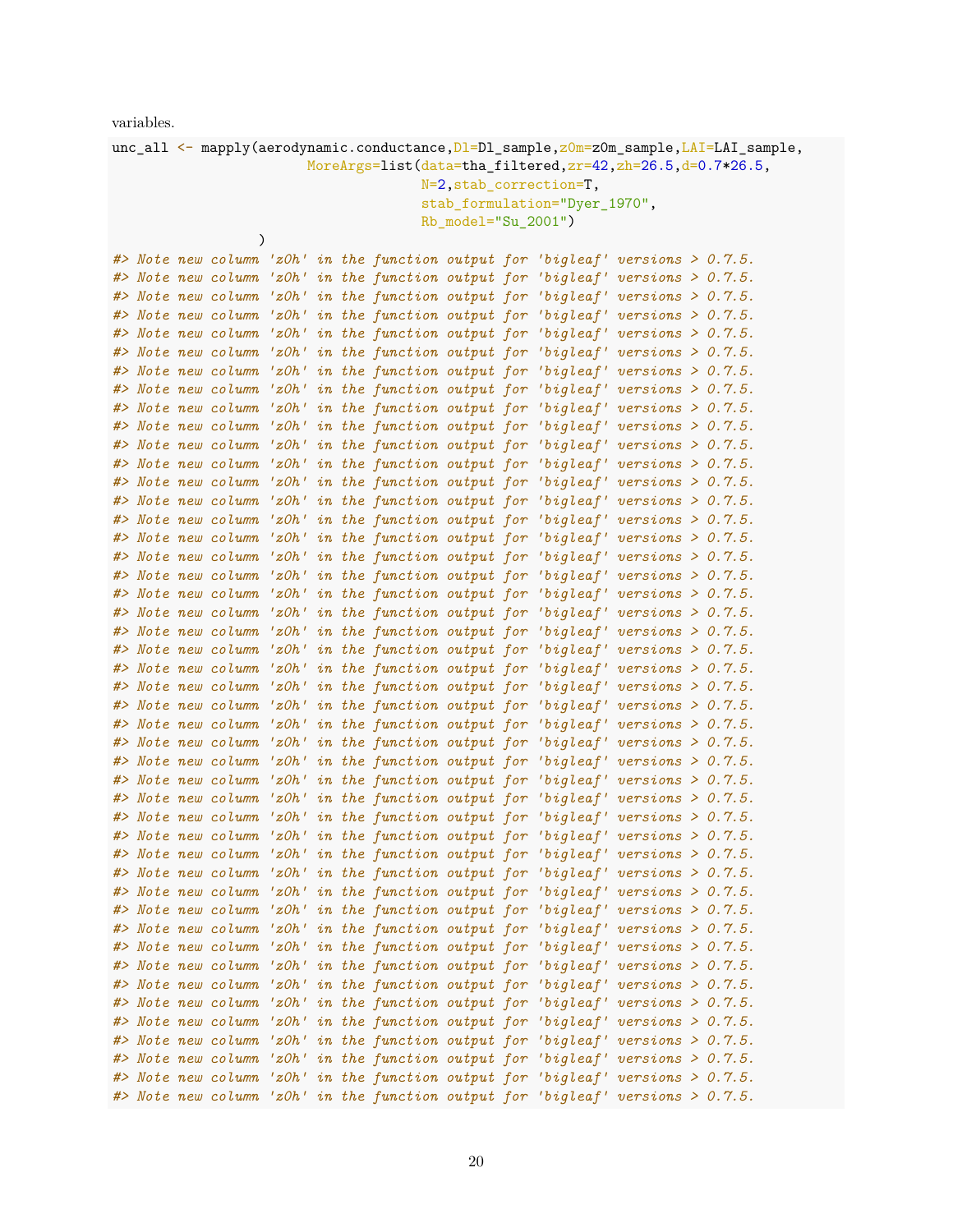|  | #> Note new column |       |  |  |  | 'zOh' in the function output for 'bigleaf' versions $> 0.7.5$ .    |  |
|--|--------------------|-------|--|--|--|--------------------------------------------------------------------|--|
|  | #> Note new column |       |  |  |  | 'z $Oh'$ in the function output for 'bigleaf' versions > $0.7.5$ . |  |
|  | #> Note new column |       |  |  |  | 'zOh' in the function output for 'bigleaf' versions $> 0.7.5$ .    |  |
|  | #> Note new column |       |  |  |  | 'zOh' in the function output for 'bigleaf' versions $> 0.7.5$ .    |  |
|  | #> Note new column |       |  |  |  | 'zOh' in the function output for 'bigleaf' versions $> 0.7.5$ .    |  |
|  | #> Note new column |       |  |  |  | 'zOh' in the function output for 'bigleaf' versions $> 0.7.5$ .    |  |
|  | #> Note new column |       |  |  |  | 'zOh' in the function output for 'bigleaf' versions $> 0.7.5$ .    |  |
|  | #> Note new column |       |  |  |  | 'zOh' in the function output for 'bigleaf' versions $> 0.7.5$ .    |  |
|  | #> Note new column |       |  |  |  | 'zOh' in the function output for 'bigleaf' versions $> 0.7.5$ .    |  |
|  | #> Note new column |       |  |  |  | 'zOh' in the function output for 'bigleaf' versions $> 0.7.5$ .    |  |
|  | #> Note new column |       |  |  |  | 'zOh' in the function output for 'bigleaf' versions $> 0.7.5$ .    |  |
|  | #> Note new column |       |  |  |  | 'zOh' in the function output for 'bigleaf' versions $> 0.7.5$ .    |  |
|  | #> Note new column |       |  |  |  | 'zOh' in the function output for 'bigleaf' versions $> 0.7.5$ .    |  |
|  |                    |       |  |  |  |                                                                    |  |
|  | #> Note new column |       |  |  |  | 'z $Oh'$ in the function output for 'bigleaf' versions > $0.7.5$ . |  |
|  | #> Note new column |       |  |  |  | 'zOh' in the function output for 'bigleaf' versions $> 0.7.5$ .    |  |
|  | #> Note new column |       |  |  |  | 'zOh' in the function output for 'bigleaf' versions $> 0.7.5$ .    |  |
|  | #> Note new column |       |  |  |  | 'zOh' in the function output for 'bigleaf' versions $> 0.7.5$ .    |  |
|  | #> Note new column |       |  |  |  | 'zOh' in the function output for 'bigleaf' versions $> 0.7.5$ .    |  |
|  | #> Note new column |       |  |  |  | 'zOh' in the function output for 'bigleaf' versions $> 0.7.5$ .    |  |
|  | #> Note new column |       |  |  |  | 'zOh' in the function output for 'bigleaf' versions $> 0.7.5$ .    |  |
|  | #> Note new column |       |  |  |  | 'zOh' in the function output for 'bigleaf' versions $> 0.7.5$ .    |  |
|  | #> Note new column |       |  |  |  | 'zOh' in the function output for 'bigleaf' versions $> 0.7.5$ .    |  |
|  | #> Note new column | 'z0h' |  |  |  | in the function output for 'bigleaf' versions $> 0.7.5$ .          |  |
|  | #> Note new column | 'z0h' |  |  |  | in the function output for 'bigleaf' versions $> 0.7.5$ .          |  |
|  | #> Note new column | 'z0h' |  |  |  | in the function output for 'bigleaf' versions $> 0.7.5$ .          |  |
|  | #> Note new column | 'z0h' |  |  |  | in the function output for 'bigleaf' versions $> 0.7.5$ .          |  |
|  | #> Note new column | 'z0h' |  |  |  | in the function output for 'bigleaf' versions $> 0.7.5$ .          |  |
|  | #> Note new column | 'z0h' |  |  |  | in the function output for 'bigleaf' versions $> 0.7.5$ .          |  |
|  | #> Note new column | 'z0h' |  |  |  | in the function output for 'bigleaf' versions $> 0.7.5$ .          |  |
|  | #> Note new column | 'z0h' |  |  |  | in the function output for 'bigleaf' versions $> 0.7.5$ .          |  |
|  | #> Note new column | 'z0h' |  |  |  | in the function output for 'bigleaf' versions $> 0.7.5$ .          |  |
|  | #> Note new column | 'z0h' |  |  |  | in the function output for 'bigleaf' versions $> 0.7.5$ .          |  |
|  | #> Note new column | 'z0h' |  |  |  | in the function output for 'bigleaf' versions $> 0.7.5$ .          |  |
|  | #> Note new column | 'z0h' |  |  |  | in the function output for 'bigleaf' versions $> 0.7.5$ .          |  |
|  | #> Note new column |       |  |  |  | 'zOh' in the function output for 'bigleaf' versions $> 0.7.5$ .    |  |
|  | #> Note new column |       |  |  |  | 'zOh' in the function output for 'bigleaf' versions $> 0.7.5$ .    |  |
|  | #> Note new column |       |  |  |  | 'zOh' in the function output for 'bigleaf' versions $> 0.7.5$ .    |  |
|  | #> Note new column |       |  |  |  | 'zOh' in the function output for 'bigleaf' versions $> 0.7.5$ .    |  |
|  | #> Note new column |       |  |  |  | 'z $Oh'$ in the function output for 'bigleaf' versions > $0.7.5$ . |  |
|  | #> Note new column |       |  |  |  | 'zOh' in the function output for 'bigleaf' versions $> 0.7.5$ .    |  |
|  | #> Note new column |       |  |  |  | 'zOh' in the function output for 'bigleaf' versions $> 0.7.5$ .    |  |
|  | #> Note new column |       |  |  |  | 'zOh' in the function output for 'bigleaf' versions $> 0.7.5$ .    |  |
|  | #> Note new column |       |  |  |  | 'zOh' in the function output for 'bigleaf' versions $> 0.7.5$ .    |  |
|  | #> Note new column |       |  |  |  | 'zOh' in the function output for 'bigleaf' versions $> 0.7.5$ .    |  |
|  | #> Note new column |       |  |  |  | 'zOh' in the function output for 'bigleaf' versions $> 0.7.5$ .    |  |
|  | #> Note new column |       |  |  |  | 'zOh' in the function output for 'bigleaf' versions $> 0.7.5$ .    |  |
|  | #> Note new column |       |  |  |  | 'zOh' in the function output for 'bigleaf' versions $> 0.7.5$ .    |  |
|  | #> Note new column |       |  |  |  | 'zOh' in the function output for 'bigleaf' versions $> 0.7.5$ .    |  |
|  | #> Note new column |       |  |  |  | 'zOh' in the function output for 'bigleaf' versions $> 0.7.5$ .    |  |
|  | #> Note new column |       |  |  |  | 'zOh' in the function output for 'bigleaf' versions $> 0.7.5$ .    |  |
|  | #> Note new column |       |  |  |  | 'zOh' in the function output for 'bigleaf' versions $> 0.7.5$ .    |  |
|  | #> Note new column |       |  |  |  | 'zOh' in the function output for 'bigleaf' versions $> 0.7.5$ .    |  |
|  | #> Note new column |       |  |  |  | 'zOh' in the function output for 'bigleaf' versions $> 0.7.5$ .    |  |
|  |                    |       |  |  |  |                                                                    |  |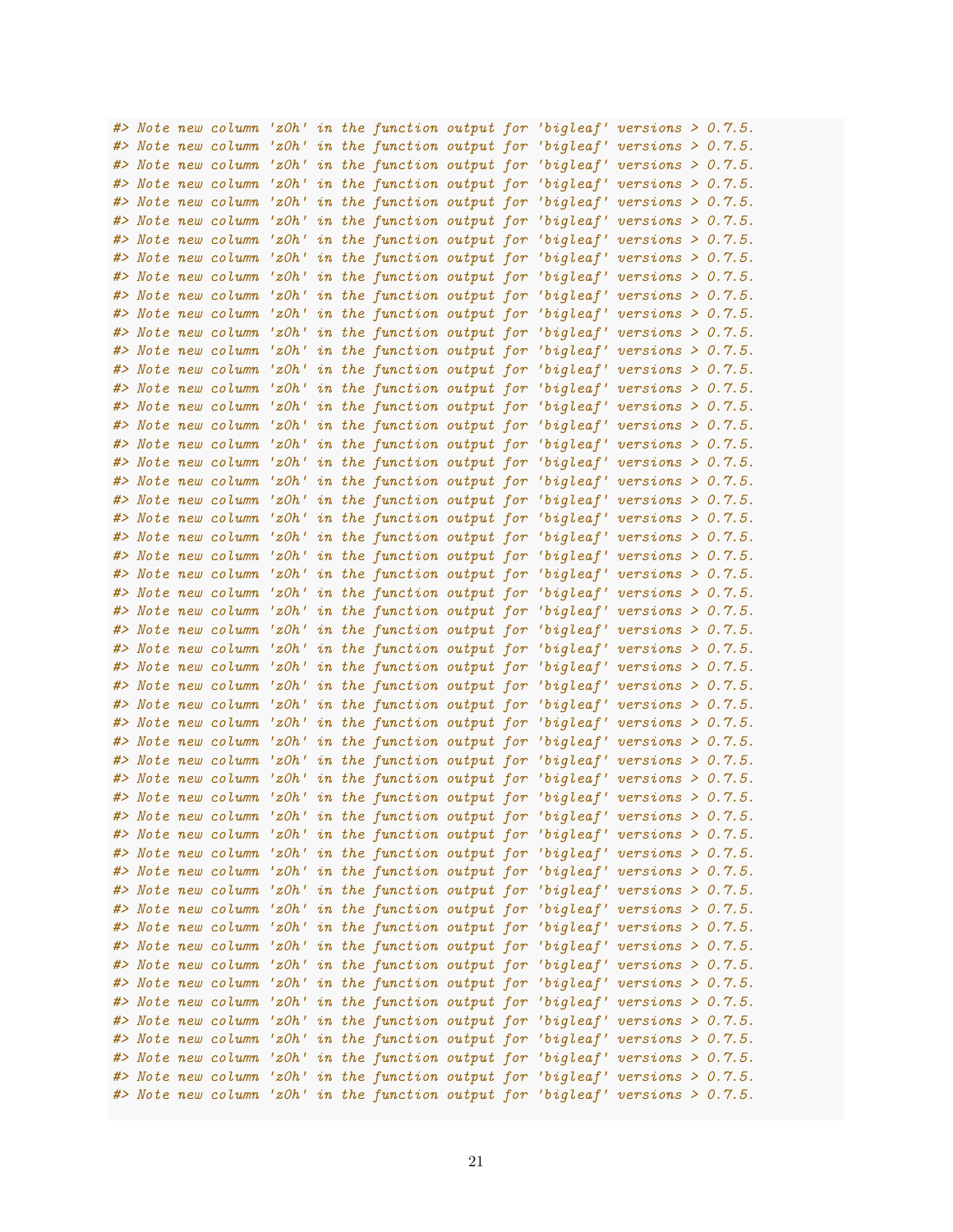|  | #> Note new column |       |  |  | 'z $Oh$ ' in the function output for 'bigleaf' versions > $0.7.5$ .                |  |  |
|--|--------------------|-------|--|--|------------------------------------------------------------------------------------|--|--|
|  | #> Note new column |       |  |  | 'zOh' in the function output for 'bigleaf' versions $> 0.7.5$ .                    |  |  |
|  | #> Note new column |       |  |  | 'zOh' in the function output for 'bigleaf' versions $> 0.7.5$ .                    |  |  |
|  | #> Note new column |       |  |  | 'zOh' in the function output for 'bigleaf' versions $> 0.7.5$ .                    |  |  |
|  | #> Note new column |       |  |  | 'zOh' in the function output for 'bigleaf' versions $> 0.7.5$ .                    |  |  |
|  | #> Note new column |       |  |  | 'z $Oh'$ in the function output for 'bigleaf' versions > $0.7.5$ .                 |  |  |
|  | #> Note new column |       |  |  | 'zOh' in the function output for 'bigleaf' versions $> 0.7.5$ .                    |  |  |
|  | #> Note new column |       |  |  | 'zOh' in the function output for 'bigleaf' versions $> 0.7.5$ .                    |  |  |
|  | #> Note new column |       |  |  | 'zOh' in the function output for 'bigleaf' versions $> 0.7.5$ .                    |  |  |
|  | #> Note new column |       |  |  | 'zOh' in the function output for 'bigleaf' versions $> 0.7.5$ .                    |  |  |
|  | #> Note new column |       |  |  | 'zOh' in the function output for 'bigleaf' versions $> 0.7.5$ .                    |  |  |
|  | #> Note new column |       |  |  | 'zOh' in the function output for 'bigleaf' versions $> 0.7.5$ .                    |  |  |
|  |                    |       |  |  |                                                                                    |  |  |
|  | #> Note new column |       |  |  | 'zOh' in the function output for 'bigleaf' versions $> 0.7.5$ .                    |  |  |
|  | #> Note new column |       |  |  | 'z $Oh'$ in the function output for 'bigleaf' versions > $0.7.5$ .                 |  |  |
|  | #> Note new column |       |  |  | 'zOh' in the function output for 'bigleaf' versions $> 0.7.5$ .                    |  |  |
|  | #> Note new column |       |  |  | 'zOh' in the function output for 'bigleaf' versions $> 0.7.5$ .                    |  |  |
|  | #> Note new column |       |  |  | 'zOh' in the function output for 'bigleaf' versions $> 0.7.5$ .                    |  |  |
|  | #> Note new column |       |  |  | 'zOh' in the function output for 'bigleaf' versions $> 0.7.5$ .                    |  |  |
|  | #> Note new column |       |  |  | 'zOh' in the function output for 'bigleaf' versions $> 0.7.5$ .                    |  |  |
|  | #> Note new column |       |  |  | 'zOh' in the function output for 'bigleaf' versions $> 0.7.5$ .                    |  |  |
|  | #> Note new column |       |  |  | 'zOh' in the function output for 'bigleaf' versions $> 0.7.5$ .                    |  |  |
|  | #> Note new column |       |  |  | 'zOh' in the function output for 'bigleaf' versions $> 0.7.5$ .                    |  |  |
|  | #> Note new column | 'zOh' |  |  | in the function output for 'bigleaf' versions $> 0.7.5$ .                          |  |  |
|  | #> Note new column | 'zOh' |  |  | in the function output for 'bigleaf' versions $> 0.7.5$ .                          |  |  |
|  | #> Note new column | 'zOh' |  |  | in the function output for 'bigleaf' versions $> 0.7.5$ .                          |  |  |
|  | #> Note new column | 'z0h' |  |  | in the function output for 'bigleaf' versions $> 0.7.5$ .                          |  |  |
|  | #> Note new column | 'z0h' |  |  | in the function output for 'bigleaf' versions $> 0.7.5$ .                          |  |  |
|  | #> Note new column | 'z0h' |  |  | in the function output for 'bigleaf' versions $> 0.7.5$ .                          |  |  |
|  | #> Note new column | 'z0h' |  |  | in the function output for 'bigleaf' versions $> 0.7.5$ .                          |  |  |
|  | #> Note new column | 'z0h' |  |  | in the function output for 'bigleaf' versions $> 0.7.5$ .                          |  |  |
|  | #> Note new column | 'z0h' |  |  | in the function output for 'bigleaf' versions $> 0.7.5$ .                          |  |  |
|  | #> Note new column | 'z0h' |  |  | in the function output for 'bigleaf' versions $> 0.7.5$ .                          |  |  |
|  | #> Note new column | 'z0h' |  |  | in the function output for 'bigleaf' versions $> 0.7.5$ .                          |  |  |
|  | #> Note new column |       |  |  | 'zOh' in the function output for 'bigleaf' versions $> 0.7.5$ .                    |  |  |
|  | #> Note new column |       |  |  | 'z $Oh'$ in the function output for 'bigleaf' versions > $0.7.5$ .                 |  |  |
|  | #> Note new column |       |  |  | 'zOh' in the function output for 'bigleaf' versions $> 0.7.5$ .                    |  |  |
|  | #> Note new column |       |  |  | 'zOh' in the function output for 'bigleaf' versions $> 0.7.5$ .                    |  |  |
|  |                    |       |  |  | #> Note new column 'zOh' in the function output for 'bigleaf' versions > $0.7.5$ . |  |  |
|  |                    |       |  |  | #> Note new column 'zOh' in the function output for 'bigleaf' versions > 0.7.5.    |  |  |
|  | #> Note new column |       |  |  | 'zOh' in the function output for 'bigleaf' versions $> 0.7.5$ .                    |  |  |
|  | #> Note new column |       |  |  | 'zOh' in the function output for 'bigleaf' versions $> 0.7.5$ .                    |  |  |
|  | #> Note new column |       |  |  | 'zOh' in the function output for 'bigleaf' versions $> 0.7.5$ .                    |  |  |
|  |                    |       |  |  |                                                                                    |  |  |
|  | #> Note new column |       |  |  | 'zOh' in the function output for 'bigleaf' versions $> 0.7.5$ .                    |  |  |
|  | #> Note new column |       |  |  | 'zOh' in the function output for 'bigleaf' versions $> 0.7.5$ .                    |  |  |
|  | #> Note new column |       |  |  | 'zOh' in the function output for 'bigleaf' versions $> 0.7.5$ .                    |  |  |
|  | #> Note new column |       |  |  | 'zOh' in the function output for 'bigleaf' versions $> 0.7.5$ .                    |  |  |
|  | #> Note new column |       |  |  | 'zOh' in the function output for 'bigleaf' versions $> 0.7.5$ .                    |  |  |
|  | #> Note new column |       |  |  | 'zOh' in the function output for 'bigleaf' versions $> 0.7.5$ .                    |  |  |
|  | #> Note new column |       |  |  | 'zOh' in the function output for 'bigleaf' versions $> 0.7.5$ .                    |  |  |
|  | #> Note new column |       |  |  | 'zOh' in the function output for 'bigleaf' versions $> 0.7.5$ .                    |  |  |
|  | #> Note new column |       |  |  | 'zOh' in the function output for 'bigleaf' versions $> 0.7.5$ .                    |  |  |
|  | #> Note new column |       |  |  | 'zOh' in the function output for 'bigleaf' versions $> 0.7.5$ .                    |  |  |
|  | #> Note new column |       |  |  | 'zOh' in the function output for 'bigleaf' versions $> 0.7.5$ .                    |  |  |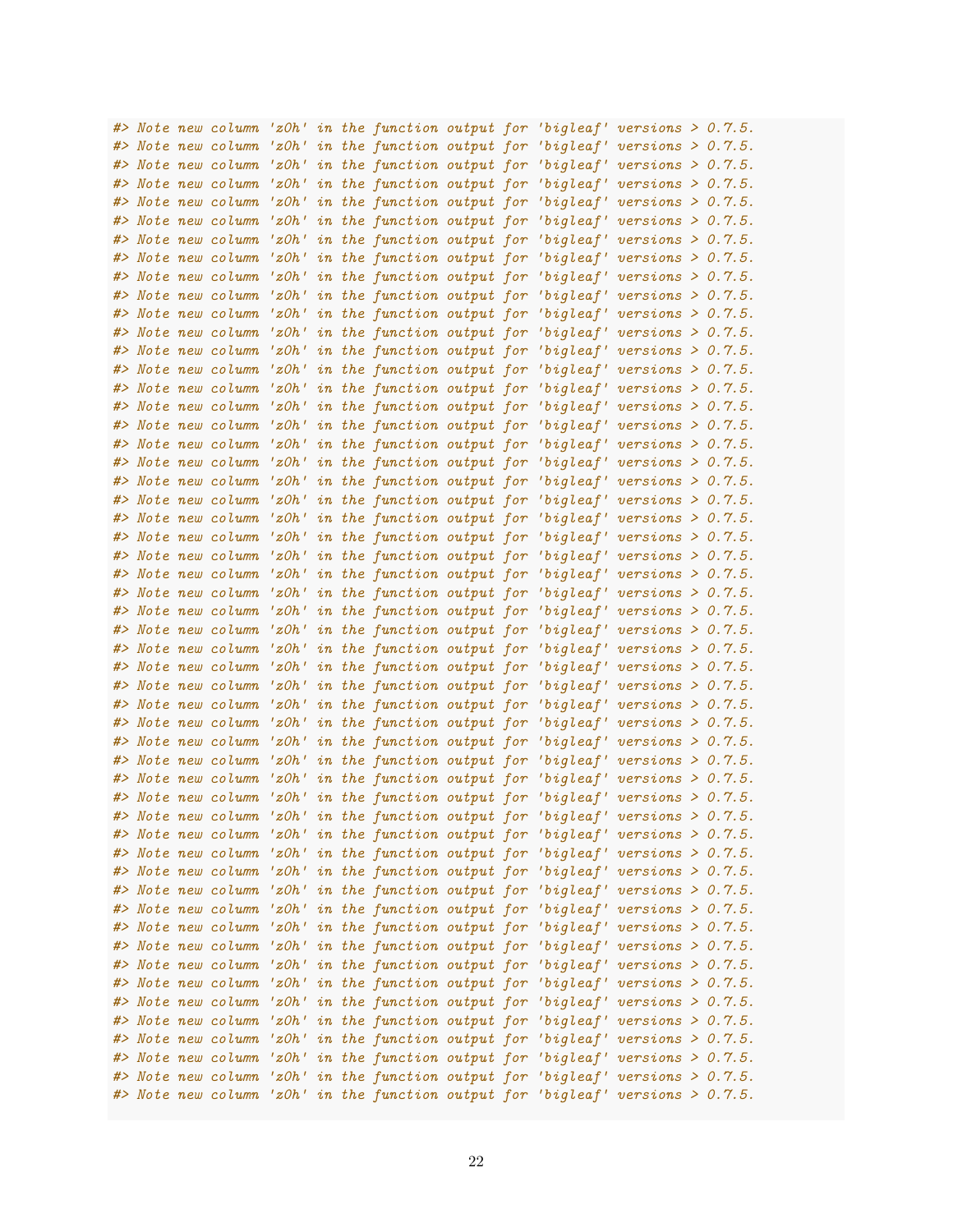|  |                                          |  |  |  | #> Note new column 'zOh' in the function output for 'bigleaf' versions > 0.7.5.                                                                       |  |  |
|--|------------------------------------------|--|--|--|-------------------------------------------------------------------------------------------------------------------------------------------------------|--|--|
|  | #> Note new column                       |  |  |  | 'zOh' in the function output for 'bigleaf' versions $> 0.7.5$ .                                                                                       |  |  |
|  | #> Note new column                       |  |  |  | 'zOh' in the function output for 'bigleaf' versions $> 0.7.5$ .                                                                                       |  |  |
|  | #> Note new column                       |  |  |  | 'zOh' in the function output for 'bigleaf' versions $> 0.7.5$ .                                                                                       |  |  |
|  | #> Note new column                       |  |  |  | 'zOh' in the function output for 'bigleaf' versions $> 0.7.5$ .                                                                                       |  |  |
|  | #> Note new column                       |  |  |  | 'zOh' in the function output for 'bigleaf' versions $> 0.7.5$ .                                                                                       |  |  |
|  | #> Note new column                       |  |  |  | 'zOh' in the function output for 'bigleaf' versions $> 0.7.5$ .                                                                                       |  |  |
|  | #> Note new column                       |  |  |  | 'zOh' in the function output for 'bigleaf' versions $> 0.7.5$ .                                                                                       |  |  |
|  | #> Note new column                       |  |  |  | 'zOh' in the function output for 'bigleaf' versions $> 0.7.5$ .                                                                                       |  |  |
|  | #> Note new column                       |  |  |  | 'zOh' in the function output for 'bigleaf' versions $> 0.7.5$ .                                                                                       |  |  |
|  | #> Note new column                       |  |  |  | 'zOh' in the function output for 'bigleaf' versions $> 0.7.5$ .                                                                                       |  |  |
|  | #> Note new column                       |  |  |  | 'zOh' in the function output for 'bigleaf' versions $> 0.7.5$ .                                                                                       |  |  |
|  | #> Note new column                       |  |  |  | 'zOh' in the function output for 'bigleaf' versions $> 0.7.5$ .                                                                                       |  |  |
|  | #> Note new column                       |  |  |  | 'zOh' in the function output for 'bigleaf' versions $> 0.7.5$ .                                                                                       |  |  |
|  | #> Note new column                       |  |  |  | 'zOh' in the function output for 'bigleaf' versions $> 0.7.5$ .                                                                                       |  |  |
|  | #> Note new column                       |  |  |  | 'zOh' in the function output for 'bigleaf' versions $> 0.7.5$ .                                                                                       |  |  |
|  | #> Note new column                       |  |  |  | 'zOh' in the function output for 'bigleaf' versions $> 0.7.5$ .                                                                                       |  |  |
|  | #> Note new column                       |  |  |  | 'zOh' in the function output for 'bigleaf' versions $> 0.7.5$ .                                                                                       |  |  |
|  | #> Note new column                       |  |  |  | 'zOh' in the function output for 'bigleaf' versions $> 0.7.5$ .                                                                                       |  |  |
|  | #> Note new column                       |  |  |  | 'zOh' in the function output for 'bigleaf' versions $> 0.7.5$ .                                                                                       |  |  |
|  | #> Note new column                       |  |  |  | 'zOh' in the function output for 'bigleaf' versions $> 0.7.5$ .                                                                                       |  |  |
|  | #> Note new column                       |  |  |  | 'zOh' in the function output for 'bigleaf' versions $> 0.7.5$ .                                                                                       |  |  |
|  | #> Note new column                       |  |  |  | 'zOh' in the function output for 'bigleaf' versions $> 0.7.5$ .                                                                                       |  |  |
|  | #> Note new column                       |  |  |  | 'z $Oh'$ in the function output for 'bigleaf' versions > $0.7.5$ .                                                                                    |  |  |
|  | #> Note new column                       |  |  |  | 'z $Oh'$ in the function output for 'bigleaf' versions > $0.7.5$ .                                                                                    |  |  |
|  | #> Note new column                       |  |  |  | 'zOh' in the function output for 'bigleaf' versions $> 0.7.5$ .                                                                                       |  |  |
|  | #> Note new column                       |  |  |  | 'zOh' in the function output for 'bigleaf' versions $> 0.7.5$ .                                                                                       |  |  |
|  | #> Note new column                       |  |  |  | 'zOh' in the function output for 'bigleaf' versions $> 0.7.5$ .                                                                                       |  |  |
|  | #> Note new column                       |  |  |  | 'zOh' in the function output for 'bigleaf' versions $> 0.7.5$ .                                                                                       |  |  |
|  | #> Note new column                       |  |  |  | 'zOh' in the function output for 'bigleaf' versions $> 0.7.5$ .                                                                                       |  |  |
|  | #> Note new column                       |  |  |  | 'zOh' in the function output for 'bigleaf' versions $> 0.7.5$ .                                                                                       |  |  |
|  | #> Note new column                       |  |  |  | 'zOh' in the function output for 'bigleaf' versions $> 0.7.5$ .                                                                                       |  |  |
|  | #> Note new column                       |  |  |  | 'zOh' in the function output for 'bigleaf' versions $> 0.7.5$ .                                                                                       |  |  |
|  | #> Note new column                       |  |  |  | 'z $Oh'$ in the function output for 'bigleaf' versions > $0.7.5$ .                                                                                    |  |  |
|  | #> Note new column                       |  |  |  | 'zOh' in the function output for 'bigleaf' versions $> 0.7.5$ .                                                                                       |  |  |
|  |                                          |  |  |  | #> Note new column 'zOh' in the function output for 'bigleaf' versions > 0.7.5.                                                                       |  |  |
|  |                                          |  |  |  | #> Note new column 'zOh' in the function output for 'bigleaf' versions > 0.7.5.                                                                       |  |  |
|  |                                          |  |  |  | #> Note new column 'zOh' in the function output for 'bigleaf' versions > 0.7.5.                                                                       |  |  |
|  |                                          |  |  |  | #> Note new column 'zOh' in the function output for 'bigleaf' versions > 0.7.5.                                                                       |  |  |
|  |                                          |  |  |  | #> Note new column 'zOh' in the function output for 'bigleaf' versions > 0.7.5.                                                                       |  |  |
|  |                                          |  |  |  | #> Note new column 'zOh' in the function output for 'bigleaf' versions > 0.7.5.                                                                       |  |  |
|  | #> Note new column                       |  |  |  | #> Note new column 'zOh' in the function output for 'bigleaf' versions > 0.7.5.                                                                       |  |  |
|  |                                          |  |  |  | 'z $Oh'$ in the function output for 'bigleaf' versions > $0.7.5$ .                                                                                    |  |  |
|  | #> Note new column<br>#> Note new column |  |  |  | 'zOh' in the function output for 'bigleaf' versions $> 0.7.5$ .                                                                                       |  |  |
|  | #> Note new column                       |  |  |  | 'zOh' in the function output for 'bigleaf' versions $> 0.7.5$ .                                                                                       |  |  |
|  |                                          |  |  |  | 'z $Oh'$ in the function output for 'bigleaf' versions > $0.7.5$ .<br>#> Note new column 'zOh' in the function output for 'bigleaf' versions > 0.7.5. |  |  |
|  |                                          |  |  |  | #> Note new column 'zOh' in the function output for 'bigleaf' versions > 0.7.5.                                                                       |  |  |
|  |                                          |  |  |  |                                                                                                                                                       |  |  |

*# select "Ga\_h" output variable and convert to matrix* unc\_Ga\_h <- matrix(unlist(unc\_all["Ga\_h",]), ncol=n\_pert, byrow=FALSE)

*# calculate 2.5th, 50th, and 97.5th quantile of the n\_pert calculations for every timestep*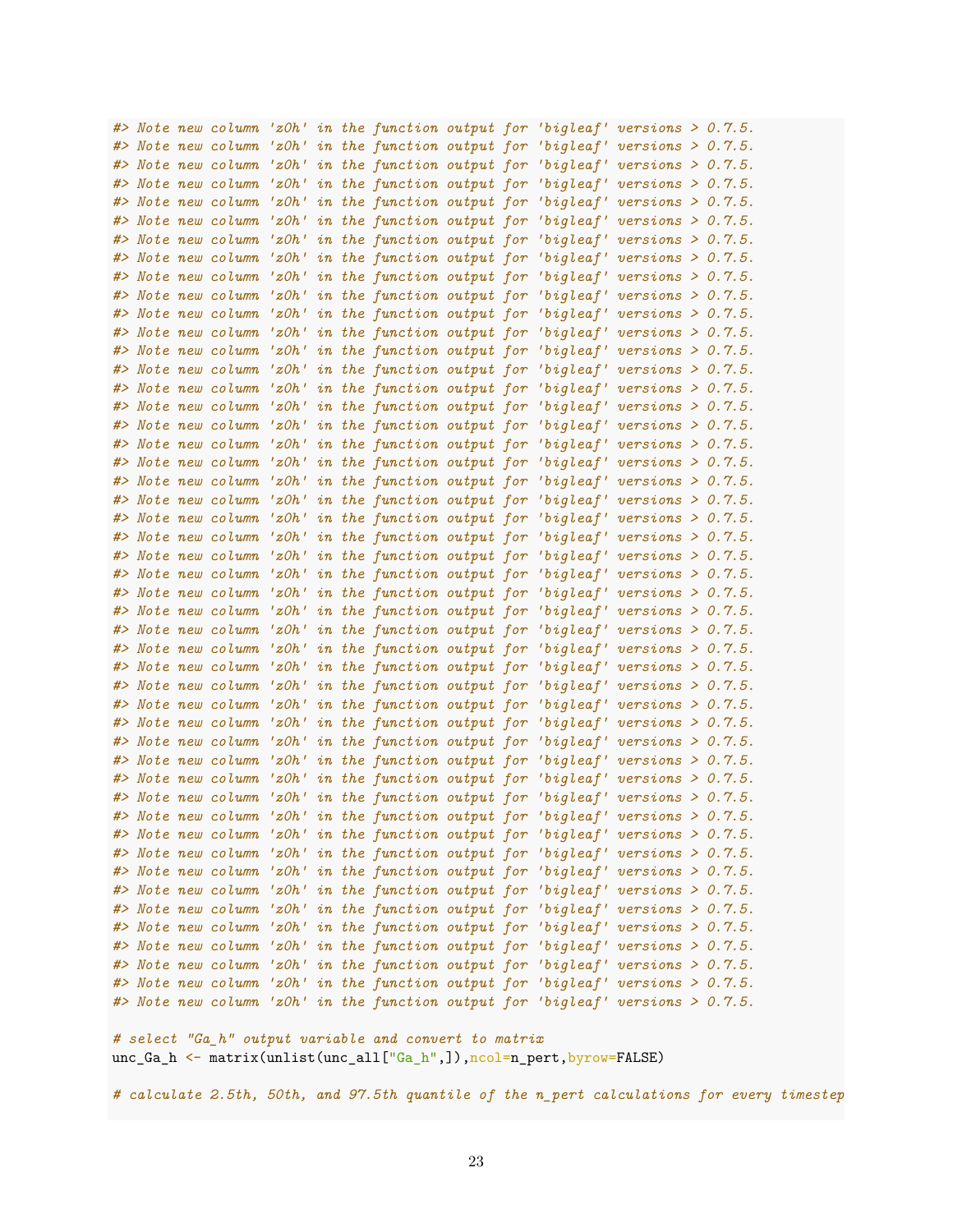```
Ga_low \leq apply(unc_Ga_h,1,quantile,0.025,na.rm=T)
Ga_mean \leq apply(unc_Ga_h,1,quantile,0.5, na.rm=T)
Ga_high \leq apply(unc_Ga_h,1,quantile,0.975, na.rm=T)
Ga \leftarrow cbind(Ga low,Ga mean,Ga high)
summary(Ga)
#> Ga_low Ga_mean Ga_high
#> Min. :0.0206 Min. :0.0206 Min. :0.0206
#> 1st Qu.:0.0716 1st Qu.:0.0834 1st Qu.:0.0904
#> Median :0.0923 Median :0.1107 Median :0.1231
#> Mean :0.0924 Mean :0.1148 Mean :0.1288
#> 3rd Qu.:0.1127 3rd Qu.:0.1424 3rd Qu.:0.1650
#> Max. :0.3153 Max. :0.3889 Max. :0.4873
#> NA's :1013 NA's :1013 NA's :1013
# calculate the Gs for the three Ga estimates
Gs_low <- surface.conductance(tha_filtered,Ga=Ga[,"Ga_low"],G="G")[,"Gs_mol"]
#> Energy storage fluxes S are not provided and set to 0.
Gs_mean <- surface.conductance(tha_filtered,Ga=Ga[,"Ga_mean"],G="G")[,"Gs_mol"]
#> Energy storage fluxes S are not provided and set to 0.
Gs high \leq surface.conductance(tha filtered,Ga=Ga[,"Ga high"],G="G")[,"Gs mol"]
#> Energy storage fluxes S are not provided and set to 0.
Gs <- cbind(Gs_low,Gs_mean,Gs_high)
summary(Gs)
#> Gs_low Gs_mean Gs_high
#> Min. :0.0014 Min. :0.0014 Min. :0.0015
#> 1st Qu.:0.1037 1st Qu.:0.1051 1st Qu.:0.1058
#> Median :0.1644 Median :0.1707 Median :0.1741
#> Mean :0.1762 Mean :0.1825 Mean :0.1854
#> 3rd Qu.:0.2379 3rd Qu.:0.2474 3rd Qu.:0.2504
#> Max. :0.7046 Max. :0.6581 Max. :0.6368
#> NA's :1013 NA's :1013 NA's :1013
```
The first and the last columns of the output give us now an uncertainty envelope around our  $G_a$  and  $G_s$ calculations. The example shows that variations in the three input parameters are sensitive for the estimation of  $G_a$ , but not so much for  $G_s$ :

```
par(mfrow=c(1,2))ind <- c(1:48) # first day
plot(Ga_mean[ind],type="l",lwd=2,xlab="timestep",ylab=expression("G"["ah"]~"(m s"^{-1}*")"),
     las=1,mgp=c(2.2,0.5,0),tcl=-0.2,ylim=c(0.045,0.14))
ok <- which(!is.na(Ga_mean[ind]))
polygon(c(ok,rev(ok)),c(Ga_high[ind][ok],rev(Ga_low[ind][ok])),
        col="grey70",border=NA)
points(Ga_mean[ind],type="l",lwd=2)
plot(Gs_mean[ind],type="l",lwd=2,xlab="timestep",tcl=-0.2,
     ylab=expression("G"["sw"]~"(mol m"^{-2}~"s"^{-1}*")"),las=1,mgp=c(2.2,0.5,0))
ok <- which(!is.na(Gs_mean[ind]))
polygon(c(ok,rev(ok)),c(Gs_high[ind][ok],rev(Gs_low[ind][ok])),
        col="grey70",border=NA)
```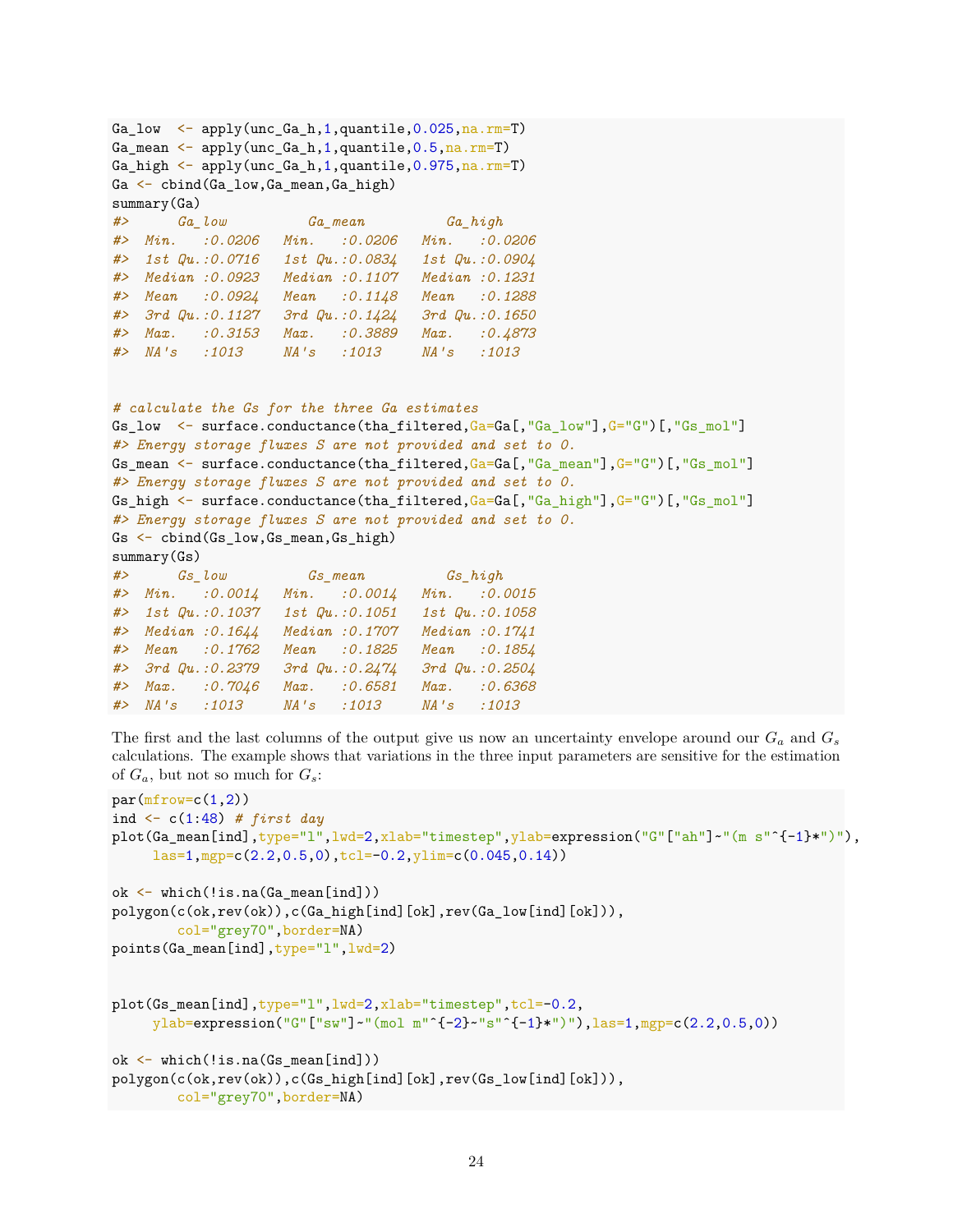

In general, these operations are more effectively implemented elsewhere, and we just show an example for demonstration purposes. The reader might be interested in the FME package (in particular the sensRange function). The package also provides functions (e.g. Norm) that generates parameter sets based on a parameter variance-covariance matrix.

#### **References**

Ball, J. T.; Woodrow, I. E. & Berry, J. A. Biggins, J. (Ed.) A model predicting stomatal conductance and its contribution to the control of photosynthesis under different environmental conditions Progress in photosynthesis research, Martinus Nijhoff Publishers, Dordrecht, Netherlands, 1987, 221-224.

Grünwald, T. & Bernhofer, C. A decade of carbon, water and energy flux measurements of an old spruce forest at the Anchor Station Tharandt Tellus B, Wiley Online Library, 2007, 59, 387-396.

Hollinger, D. & Richardson, A. Uncertainty in eddy covariance measurements and its application to physiological models. Tree physiology, 2005, 25, 873-885.

Knauer, J., El-Madany, T.S., Zaehle, S., Migliavacca, M. An R package for the calculation of physical and physiological ecosystem properties from eddy covariance data. PLoS ONE, 2018, e0201114.

Leuning, R. A critical appraisal of a combined stomatal-photosynthesis model for C3 plants Plant, Cell & Environment, Wiley Online Library, 1995, 18, 339-355.

Leuning, R.; Van Gorsel, E.; Massman, W. J. & Isaac, P. R. Reflections on the surface energy imbalance problem Agricultural and Forest Meteorology, 2012, 156, 65-74.

Medlyn, B. E.; Duursma, R. A.; Eamus, D.; Ellsworth, D. S.; Prentice, I. C.; Barton, C. V.; Crous, K. Y.; de Angelis, P.; Freeman, M. & Wingate, L. Reconciling the optimal and empirical approaches to modelling stomatal conductance. Global Change Biology, 2011, 17, 2134-2144.

Su, Z.; Schmugge, T.; Kustas, W. & Massman, W. An evaluation of two models for estimation of the roughness height for heat transfer between the land surface and the atmosphere. Journal of Applied Meteorology, 2001,